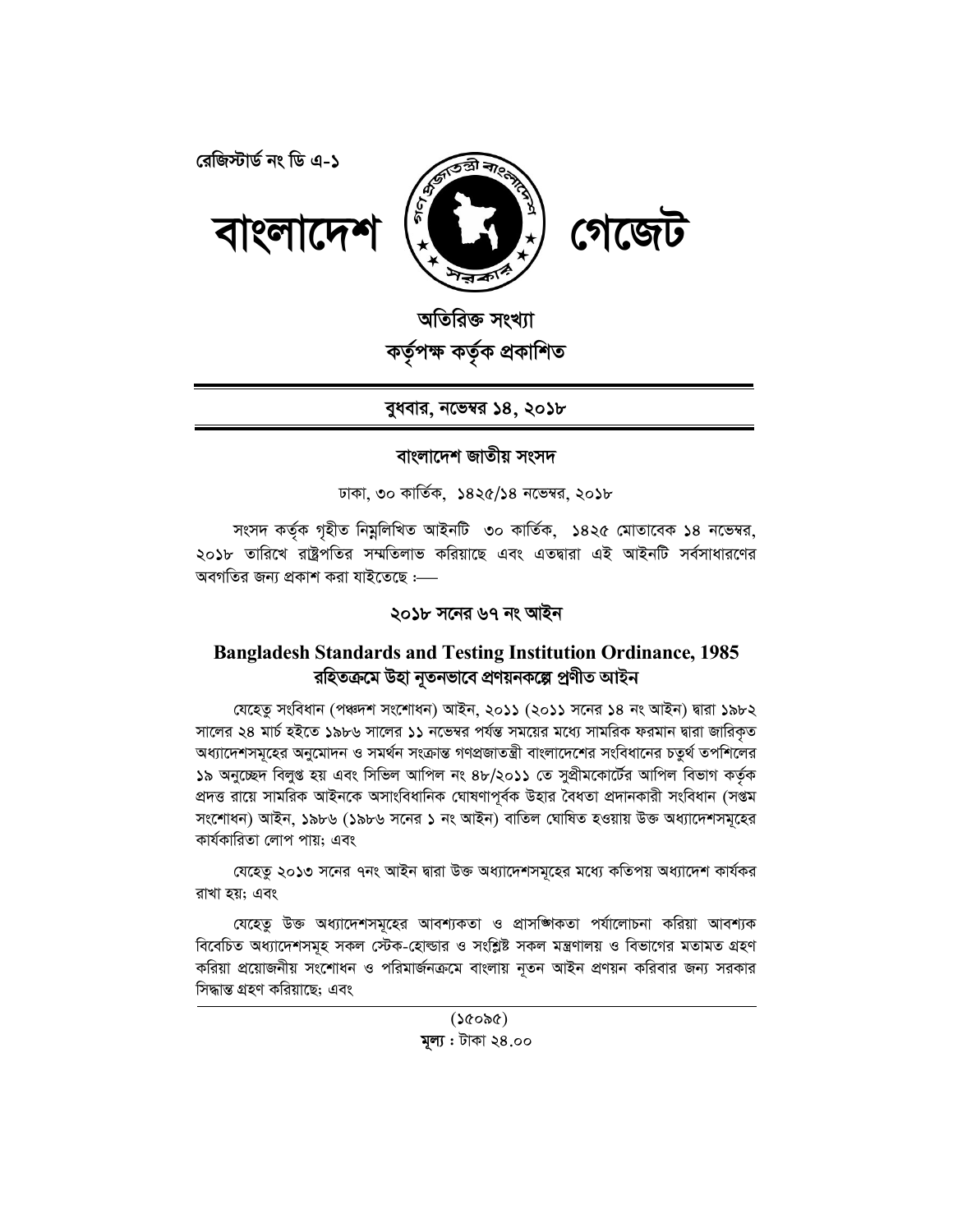যেহেতু সরকারের উপরি-বর্ণিত সিদ্ধান্তের আলোকে, Bangladesh Standards and Testing Institution Ordinance, 1985 (Ord. No. XXXVII of 1985) রহিত করিয়া এর বিষয়বস্তু বিবেচনাপূর্বক সময়ের চাহিদার প্রতিফলনে নূতনভাবে আইন প্রণয়ন করা সমীচীন ও প্রয়োজনীয়;

সেহেতু এতদ্বারা নিমুরূপ আইন করা হইল:—

 $\vert$  । সংক্ষিপ্ত শিরোনাম ও প্রবর্তন  $\vert \overline{\phantom{a}}(s) \vert$  এই আইন বাংলাদেশ স্ট্যান্ডার্ডস এন্ড টেস্টিং ইনস্টিটিউশন আইন. ২০১৮ নামে অভিহিত হইবে।

- (২) এই আইন অবিলম্বে কাৰ্যকর হইবে।
- ২। সংজ্ঞা ।—বিষয় বা প্রসঙ্গের পরিপত্থি কোনো কিছু না থাকিলে, এই আইনে—
	- (১) "ইনস্টিটিউশন" অর্থ ধারা ৪ এ বর্ণিত বাংলাদেশ স্ট্যান্ডার্ডস এন্ড টেস্টিং ইনস্টিটিউশন:
	- $\lambda$  (২) "চেয়ারম্যান" অর্থ পরিষদের চেয়ারম্যান;
	- (৩) "ট্রেড মার্ক" অর্থ কোনো নিবন্ধিত ট্রেডমার্ক অথবা কোনো পণ্যের সহিত ব্যবহৃত বা ব্যবহারের জন্য প্রস্তাবিত এমন কোনো মার্ক যাহাতে ব্যবসায় উক্ত পণ্যের উপর মার্ক ব্যবহারকারী স্বতাধিকারীর অধিকার রহিয়াছে মর্মে প্রতীয়মান হয়;
	- (8) "দ্ৰব্য" অৰ্থ উৎপাদিত বা প্ৰাকৃতিক, অথবা আংশিক উৎপাদিত বা আংশিক প্ৰাকৃতিক, অথবা কাঁচা বা আংশিক বা সম্পূৰ্ণ প্ৰক্ৰিয়াজাতকৃত বা উৎপাদিত কোনো বস্তু;
	- "পরিদর্শক" অর্থ ধারা ২২ এর অধীন নিয়োগপ্রাপ্ত পরিদর্শক বা মহাপরিচালক কর্তৃক  $\left( \mathbf{\Phi }\right)$ এতদুদ্দেশ্যে ক্ষমতাপ্রাপ্ত ইনস্টিটিউশনের কোনো কর্মচারী;
	- "পরিষদ" অর্থ ধারা ৮ এর অধীন গঠিত পরিষদ;  $(\mathcal{Y})$
	- (৭) "প্রক্রিয়া" অর্থ কোনো দ্রব্যের উৎপাদনের প্রচলিত রীতি, পদ্ধতি ও ধরন;
	- (b) "প্ৰবিধান" অৰ্থ ধারা ৪৮ এর অধীন প্রণীত প্রবিধান;
	- (৯) "ফি" অৰ্থ ইনস্টিটিউশন কৰ্তৃক প্ৰবিধান দ্বাৱা নিৰ্ধাৱিত যে কোনো ফি ও চাৰ্জ বা এই আইনের অধীন ফি বাবদ প্রদেয় যে কোনো অর্থ;
	- (১০) "ফৌজদারি কার্যবিধি" অর্থ Code of Criminal Procedure, 1898 (Act No. V of 1898);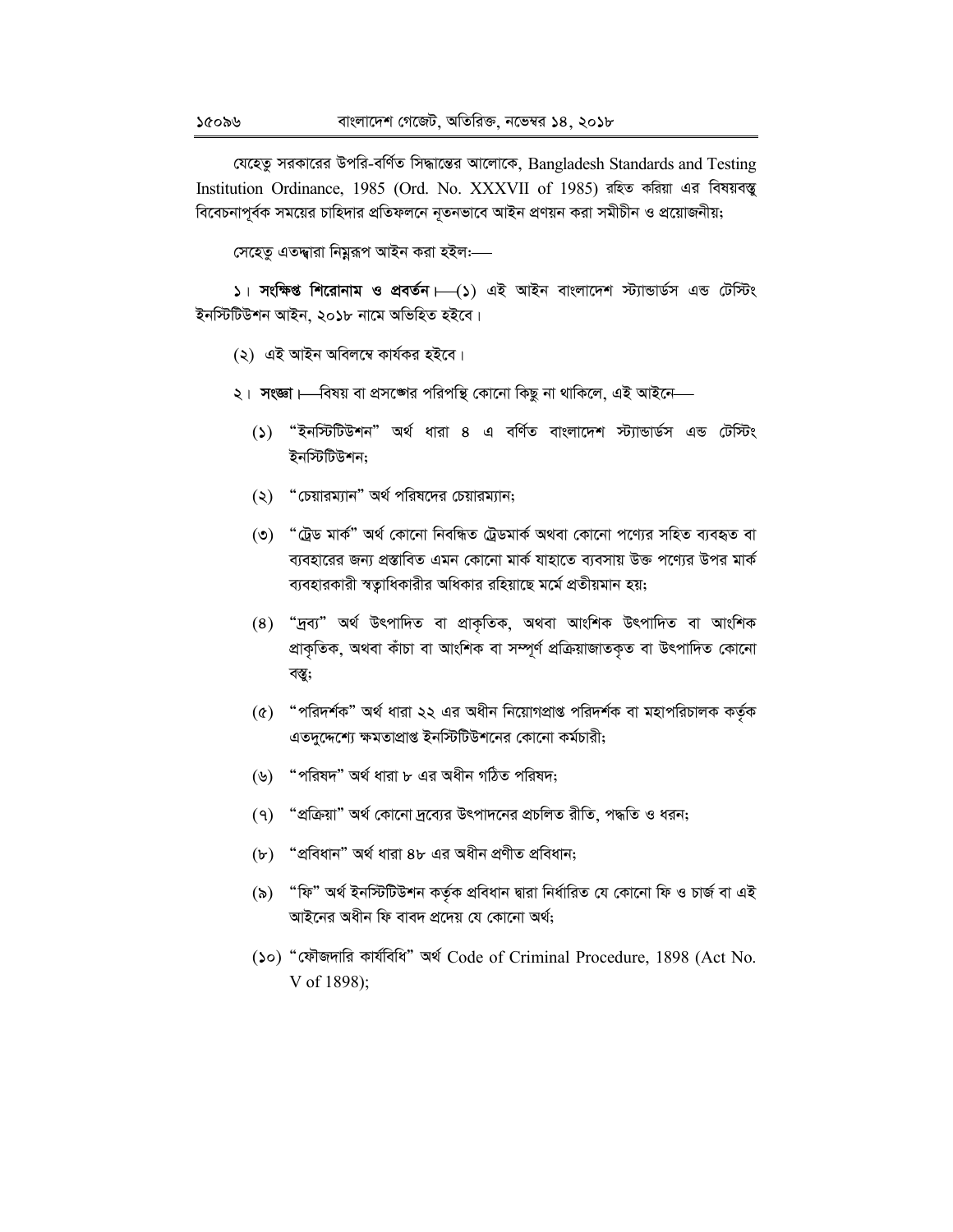- (১১) "বাংলাদেশ স্ট্যান্ডার্ড" অর্থ ইনস্টিটিউশন কর্তৃক নির্ধারিত ও প্রকাশিত বাংলাদেশের জাতীয় স্ট্যন্ডার্ড যাহা এইরূপ কোনো দ্রব্য বা প্রক্রিয়ার মান নির্দেশক, এবং এই দফার উদ্দেশ্য পূরণকল্পে, নিমুবর্ণিত বিষয়ও উহার অন্তর্ভুক্ত হইবে, যথা :---
	- (ক) কোনো সাময়িক স্ট্যান্ডাৰ্ড; বা
	- (খ) ইনস্টিটিউশন কৰ্তৃক গৃহীত কোনো আন্তৰ্জাতিক স্ট্যান্ডাৰ্ড;
- (১২) "বিধি" অৰ্থ ধাৱা ৪৭ এর অধীন প্রণীত বিধি;
- (১৩) "ব্যক্তি" অর্থ কোনো ব্যক্তি, কোম্পানি, সমিতি, অংশীদারি কারবার, সংবিধিবদ্ধ বা অন্য কোনো সংস্থা বা উহাদের প্রতিনিধিও ইহার অন্তর্ভুক্ত হইবে;
- (১৪) "মহাপরিচালক" অর্থ ইনস্টিটিউশনের মহাপরিচালক;
- (১৫) "মাৰ্ক" অৰ্থ কোনো ডিভাইস, ব্ৰান্ড, শিরোনাম (heading), লেবেল, টিকেট, নাম, স্বাক্ষর, শব্দ, অক্ষর, প্রতীক, সংখ্যা, সংখ্যাযুক্ত উপাদান বা রং এর সমন্বয়, এবং উহাদের যে কোনোরূপ সমন্বয়ও উহার অন্তর্ভুক্ত হইবে;
- (১৬) "লাইসেন্স" অর্থ ধারা ১৬ এর অধীন, কোনো দ্রব্য বা প্রক্রিয়ার ক্ষেত্রে বাংলাদেশ স্ট্যান্ডার্ড অনুযায়ী স্ট্যান্ডার্ড মার্ক ব্যবহারের উদ্দেশ্যে, প্রদত্ত লাইসেন্স;
- (১৭) "লেবেল" অর্থ কোনো পণ্যের পরিচিতি, গঠন, উপাদান, গুণাগুণ, ব্যবহারের নির্দেশনা, বৈশিষ্ট্য, ওজন, পরিমাণ, মূল্য, উৎপাদন বা মেয়াদ উত্তীর্ণের তারিখ সম্পর্কিত তথ্যাদি প্রদানের উদ্দেশ্যে উক্ত পণ্য বা পণ্যের ধারক বা ট্যাগে লিখিত, মুদ্রিত বা চিত্রিত কোনো কিছু প্রদর্শন অথবা উক্ত পণ্য সম্পর্কিত মুদ্রিত বিবরণ (literature) বা উহার সহিত যুক্ত এইরূপ অন্যান্য উপাদান;
- (১৮) "শ্ৰেণিবিন্যাস" অৰ্থ প্ৰবিধান দ্বাৱা নিৰ্ধাৱিত স্ট্যান্ডাৰ্ডেৱ সহিত সঙ্গতিপূৰ্ণ বস্তুৱ শ্ৰেণিবিভাগ:
- (১৯) "সরলীকরণ" অর্থ কোনো মালামালের অপ্রয়োজনীয় আকার এবং ভিন্নতা হ্রাসকরণ;
- (২০) "স্ট্যান্ডার্ড মার্ক" অর্থ বাংলাদেশ স্ট্যান্ডার্ডের প্রতিনিধিতু করিবার উদ্দেশ্যে ধারা ৬ এর দফা (ট) এর উদ্দেশ্য পূরণকল্পে, প্রবিধান দ্বারা নির্ধারিত বাংলাদেশ স্ট্যান্ডার্ডস এন্ড টেস্টিং ইনস্টিটিউশন সার্টিফিকেশন মার্ক।

৩। অন্য আইনের অধীন ব্যবস্থাকে ক্ষুণ্ণ না করা ।—এই আইন বা তদধীন প্রণীত বিধি বা প্রবিধানের অধীন গৃহীত কার্যধারা বা ব্যবস্থা অন্য কোনো আইনের অধীন গৃহীত ব্যবস্থার অতিরিক্ত হইবে এবং অন্য আইনের অধীন গৃহীত ব্যবস্থাকে ক্ষুণ্ণ করিবে না।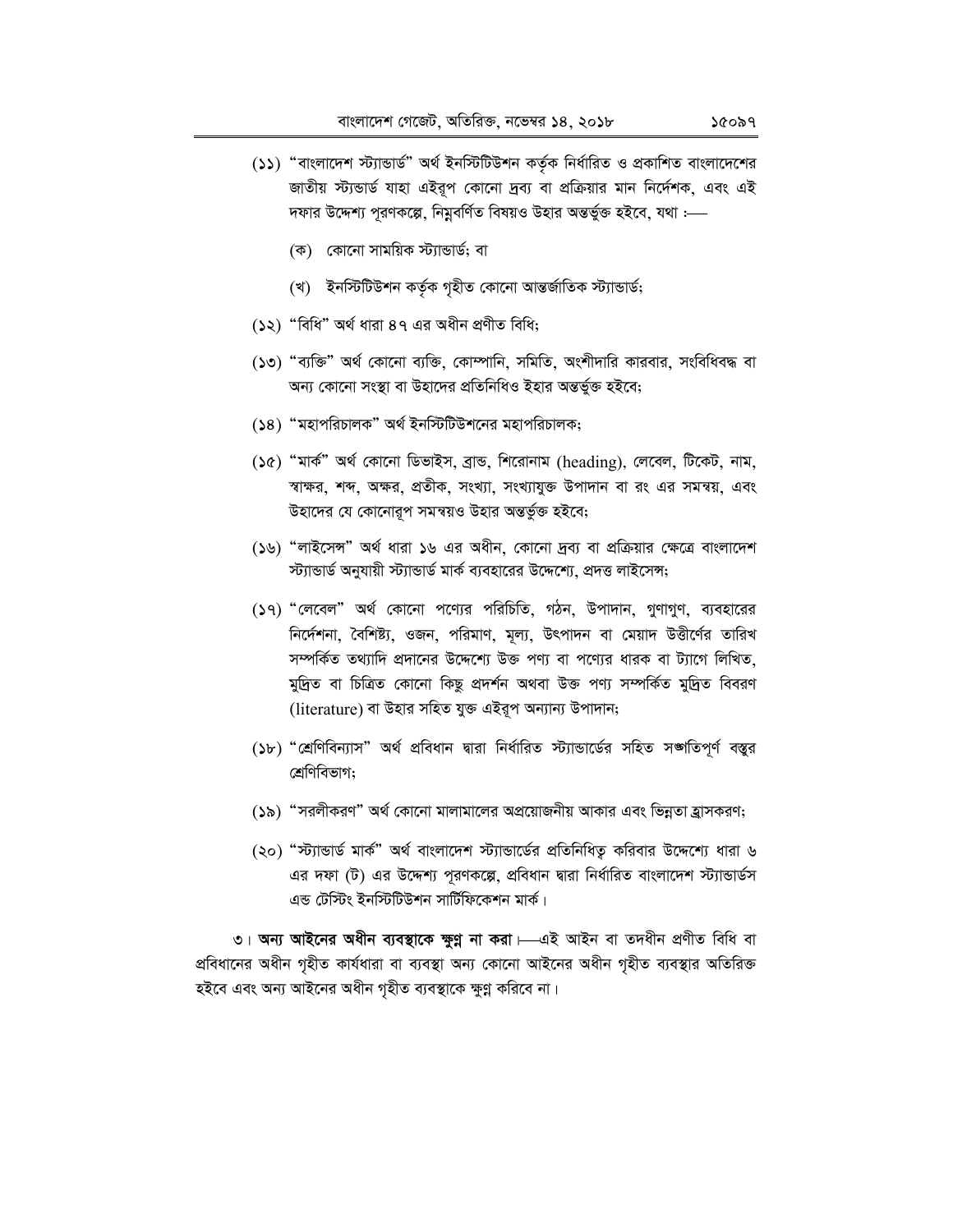8। ইনস্টিটিউশন প্রতিষ্ঠা।—(১) এই আইনের উদ্দেশ্য পূরণকল্পে, Bangladesh Standards and Testing Institution Ordinance, 1985 (Ord. No. XXXVII of 1985) এর অধীন প্রতিষ্ঠিত Bangladesh Standards and Testing Institution এমনভাবে বহাল থাকিবে যেন উহা এই আইনের অধীন প্রতিষ্ঠিত।

(২) ইনস্টিটিউশন একটি সংবিধিবদ্ধ সংস্থা হইবে এবং উহার স্থায়ী ধারাবাহিকতা ও একটি সাধারণ সিলমোহর থাকিবে এবং এই আইনের বিধানাবলি সাপেক্ষে, উহার স্থাবর ও অস্থাবর উভয় প্রকার সম্পত্তি অর্জন করিবার, অধিকারে রাখিবার ও হস্তান্তর করিবার ক্ষমতা থাকিবে, এবং উহা স্বীয় নামে মামলা দায়ের করিতে পারিবে এবং উক্ত নামে উহার বিরুদ্ধেও মামলা দায়ের করা যাইবে।

 $\alpha$ । প্রধান কার্যালয়, ইত্যাদি।—(১) ইনস্টিটিউশনের প্রধান কার্যালয় ঢাকায় থাকিবে।

(২) ইনস্টিটিউশন, প্রয়োজনে, সরকারের পূর্বানুমোদনক্রমে, যে কোনো স্থানে উহার কার্যালয় এবং শাখা স্থাপন করিতে পারিবে।

- ৬। ইনস্টিটিউশনের কার্যাবলি । ইনস্টিটিউশনের কার্যাবলি হইবে নিয়ুরূপ, যথা:--
	- (ক) বাংলাদেশ স্ট্যান্ডার্ডের গুণ ও মাত্রা প্রতিষ্ঠিত করা এবং জাতীয় ও আন্তর্জাতিক ভিত্তিতে মালামাল, পণ্য, অবকাঠামো, কার্য ও উৎপাদন সম্পর্কিত একটি সাধারণ স্ট্যান্ডার্ড অবলম্বনের প্রস্তুতি গ্রহণ ও প্রচলিত রীতির কার্যক্রম উৎসাহিত করা এবং, সময় সময়, উক্ত স্ট্যান্ডার্ড প্রত্যাহার, রদবদল, পরিবর্তন এবং সংশোধন করা;
	- (খ) দৈর্ঘ্য, ওজন, ভর, পরিমাপ এবং শক্তি পরিমাপের জন্য বাংলাদেশ স্ট্যান্ডার্ড বিবেচনা এবং সরকারের নিকট সুপারিশ করা;
	- (গ) শিল্প ও বাণিজ্যের ক্ষেত্রে স্ট্যান্ডার্ড নির্ধারণ, মাননিয়ন্ত্রণ, মেট্রোলজি (metrology) এবং সরলীকরণের বিষয়ে ব্যবস্থা গ্রহণ এবং শিল্প উন্নয়নের সহিত সম্পর্কিত কার্যক্রম পরিচালনার জন্য পরীক্ষাগার প্রতিষ্ঠা, নব প্রবর্তন বা গবেষণামূলক কাজ করা;
	- (ঘ) ইনস্টিটিউশন কর্তৃক গৃহীত বাংলাদেশ স্ট্যান্ডার্ড উৎপাদনকারী ও ভোক্তা কর্তৃক অনুসরণ নিশ্চিত করা;
	- (ঙ) জাতীয় সার্টিফিকেশন মার্ক স্কীমপরিচালনা বা পণ্য পরিদর্শন অথবা উভয়ের মাধ্যমে বাংলাদেশ স্ট্যান্ডার্ড বাস্তবায়ন করা;
	- (চ) তদন্ত, গবেষণা বা প্রয়োজনে রপ্তানি উন্নয়নের জন্য পণ্য (product), প্রক্রিয়া (process), পদ্ধতি (system) ও কার্য পরীক্ষা, পরখ ও পরিদর্শনের ব্যবস্থা করা বা সুযোগ সৃষ্টি করা, এবং এই দফার উদ্দেশ্য পূরণকল্পে, কোনো দ্রব্যের বাংলাদেশ মান বা শ্রেণিবিন্যাস সম্পর্কিত পরীক্ষার প্রতিবেদন প্রদান করা;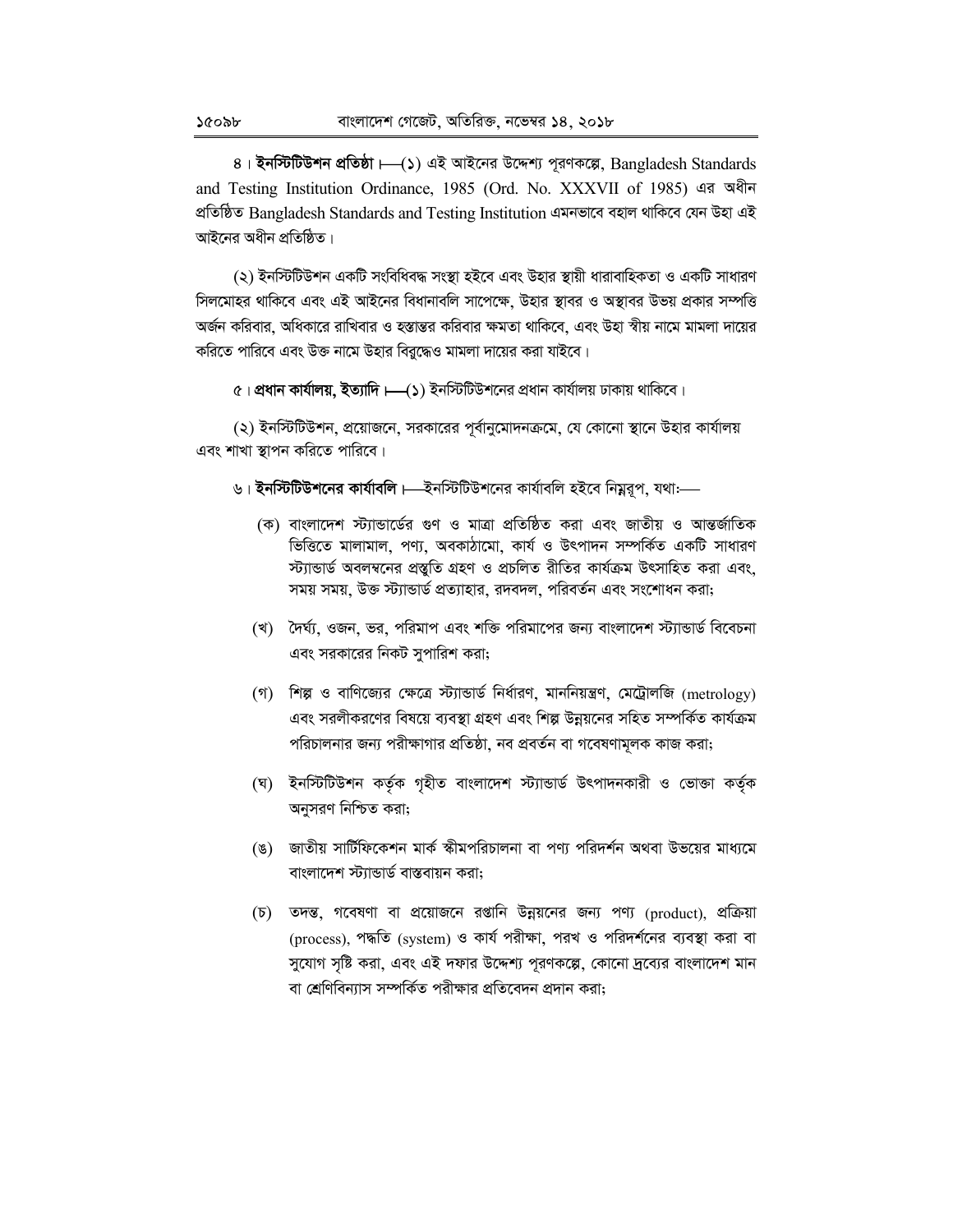- (ছ) স্থানীয় ব্যবহার, রপ্তানি বা আমদানি, যাহাই হউক না কেন, পণ্যসামগ্রী, মালামাল, উৎপাদিত পণ্য এবং খাদ্যসামগ্ৰীসহ অন্যান্য দ্ৰব্যের গুণগতমান প্ৰত্যয়ন করা;
- (জ) কোনো দ্রব্য, উৎপাদিত পণ্য বা উহার ব্যবহারবিধি, সরঞ্জামাদি, প্রক্রিয়া এবং পদ্ধতি উন্নয়নের জন্য উৎপাদনকারী ও ভোক্তার কার্যে সমন্বয়সাধন করা যাহাতে দ্রব্যের জাতীয় অপচয় ও প্যাটার্নের অপ্রয়োজনীয় ভ্যারাইটি, উৎপাদনে ব্যয়িত সময় এবং দ্রব্যের আকার এবং অনুরূপ উদ্দেশ্য পরিহার করা যায়;
- (ঝ) প্রবিধান দ্বারা নির্ধারিত পদ্ধতিতে কোনো দ্রব্য বা প্রক্রিয়া বা ব্যবহারবিধি সংক্রান্ত বাংলাদেশ স্ট্যান্ডার্ড নির্দিষ্টকরণের বিষয় নির্ধারণ ও প্রকাশ করা;
- (এঃ) বাংলাদেশ বা কোনো বৈদেশিক রাষ্ট্রে অবস্থিত কোনো ইনস্টিটিউশন, অথবা কোনো আন্তর্জাতিক সংস্থা কর্তৃক প্রতিষ্ঠিত স্ট্যান্ডার্ডকে, কোনো দ্রব্য বা প্রক্রিয়ার জন্য প্ৰবিধান দ্বারা নির্ধারিত পদ্ধতিতে বাংলাদেশ স্ট্যান্ডার্ড হিসাবে স্বীকৃতি প্রদান, ধারণ বা অনুমোদন করা;
- (ট) বাংলাদেশ স্ট্যান্ডাৰ্ড এন্ড টেস্টিং ইনস্টিটিউশন সাৰ্টিফিকেশন মাৰ্ক নামে একটি স্ট্যান্ডার্ড মার্ক নির্দিষ্ট করা, যাহা বাংলাদেশ স্ট্যান্ডার্ড উপস্থাপনের জন্য প্রবিধান দ্বারা নিৰ্ধাৱিত নকশা এবং বিশেষ উপাদানে গঠিত হইবে:
- (ঠ) স্ট্যান্ডার্ড মার্কের ব্যবহারের জন্য প্রবিধান দ্বারা নির্ধারিত পদ্ধতিতে লাইসেন্স অনুমোদন, নবায়ন, প্রত্যাখ্যান, বাতিল অথবা স্থগিত আদেশ প্রদান করা;
- (ড) কোনো পণ্য বা প্রক্রিয়ায় বাংলাদেশ স্ট্যান্ডার্ড মার্ক, লাইসেন্সসহ বা ব্যতীত, যথাযথভাবে ব্যবহৃত হইয়াছে কিনা অথবা বাংলাদেশ স্টান্ডার্ড মার্ক ব্যবহারের প্রস্তাব করা হইয়াছে কিনা অথবা কোনো পণ্য বা প্রক্রিয়ায় স্ট্যান্ডার্ড মার্ক অনুচিতভাবে ব্যবহৃত হইয়াছে কিনা উহা পর্যবেক্ষণের জন্য প্রয়োজনীয় পণ্য বা দ্রব্য পরিদর্শন ও উহার নমুনা সংগ্রহ করা;
- (ঢ) ইনস্টিটিউশন কর্তৃক পরিচালিত গবেষণাগার ব্যতীত, অন্যান্য গবেষণাগারের সেবা উহার মালিকের অনুমতিক্রমে, ব্যবহার করা এবং ইনস্টিটিউশনের উদ্দেশ্য পূরণকল্পে অনুরূপ গবেষণাগার অনুমোদন করা;
- (ণ) সক্ষ ও বৈজ্ঞানিক যন্ত্র, যন্ত্রপাতি বা পরিমাপন পরীক্ষা এবং ক্যালিব্রেশনের ব্যবস্থা গ্রহণ বা সুযোগ তৈরি এবং এতদুদ্দেশ্যে সনদ ইস্যু করা যাহা দ্বারা উহার স্ট্যান্ডার্ড সম্পৰ্কে নিশ্চিত হওয়া যায়;
- (ত) ইনস্টিটিউশন প্রতিষ্ঠার উদ্দেশ্য পূরণকল্পে, বাংলাদেশের বাহিরে অবস্থিত কোনো ব্যক্তি, সংস্থা বা সংগঠনকে সহায়তা করা;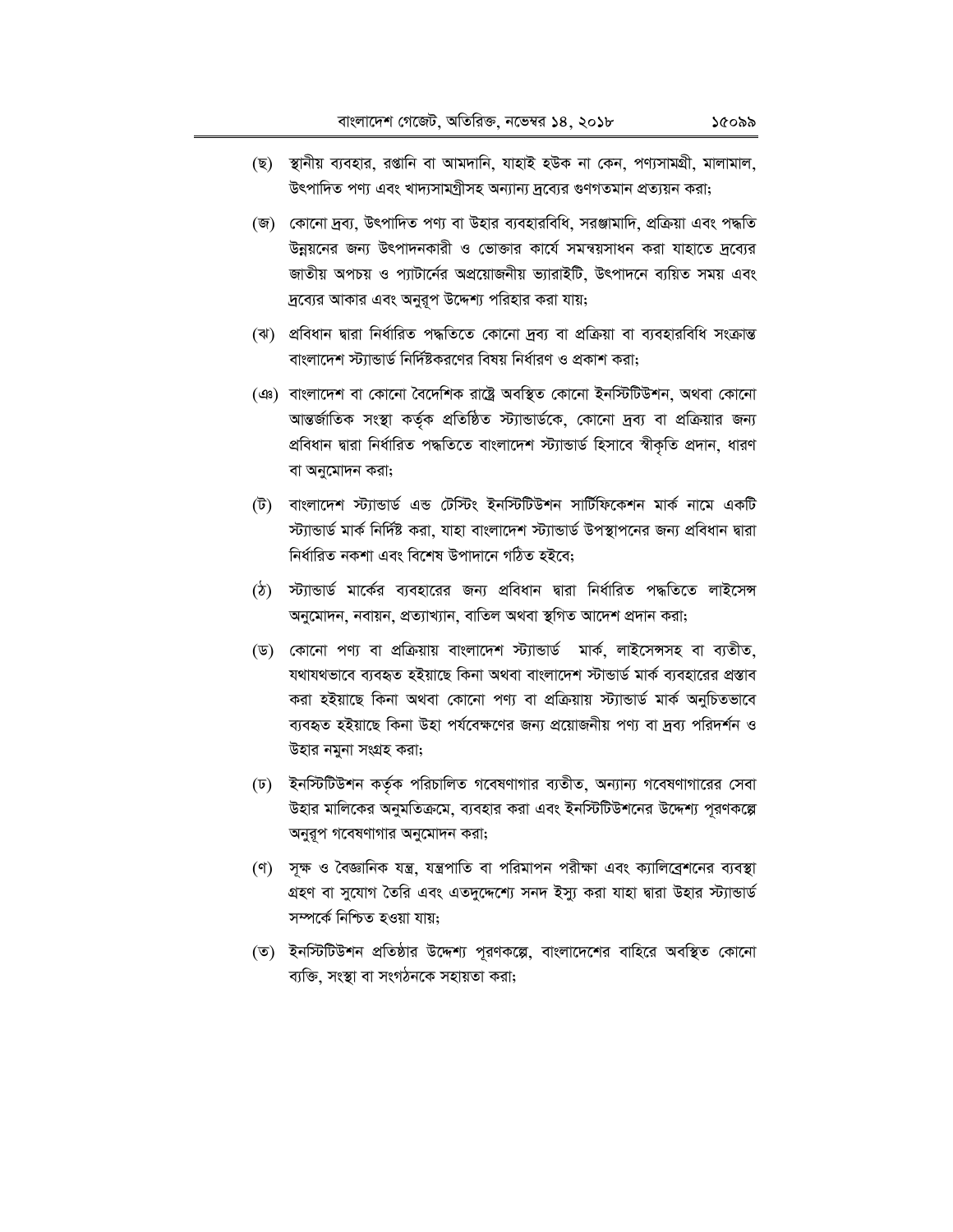- (থ) রগুনির উদ্দেশ্যে Agricultural Produce Grading and Marking Act, 1937 (Act. No. I of 1937) এবং তদধীন প্রণীত বিধি অনুসারে কৃষি পণ্যের শ্রেণিবিন্যাস ও মার্ক করা: এবং
- (দ) উপরি-উল্লিখিত কার্যাবলির সহিত সংশ্লিষ্ট আনুষজ্ঞাক বা প্রাসজ্ঞাক সকল কার্য ও বিষয় সম্পাদন করা।

৭। পরিচালনা ও প্রশাসন।—(১) ইনস্টিটিউশনের পরিচালনা ও প্রশাসনের দায়িত্ব একটি পরিষদের উপর ন্যস্ত থাকিবে এবং ইনস্টিটিউশন যে সকল ক্ষমতা প্রয়োগ ও কার্য সম্পাদন করিতে পারিবে, পরিষদও সেই সকল ক্ষমতা প্রয়োগ ও কার্য সম্পাদন করিতে পারিবে।

(২) পরিষদ উহার দায়িত্ব পালন ও কার্য সম্পাদনের ক্ষেত্রে এই আইন, বিধি, প্রবিধান ও সরকার কর্তৃক, সময় সময়, প্রদত্ত নির্দেশনা অনুসরণ করিবে।

- ৮। পরিষদের গঠন।—(১) নিয়বর্ণিত সদস্যগণের সমন্বয়ে পরিষদ গঠিত হইবে, যথা:—
	- (ক) শিল্প মন্ত্রণালয়ের দায়িতে নিয়োজিত মন্ত্রী, যিনি পরিষদের চেয়ারম্যানও হইবেন;
	- (খ) শিল্প মন্ত্রণালয়ের দায়িতে নিয়োজিত প্রতিমন্ত্রী, যদি থাকে, যিনি পরিষদের প্রথম ভাইস-চেয়ারম্যানও হইবেন:
	- (গ) সচিব, শিল্প মন্ত্রণালয়, যিনি পরিষদের দ্বিতীয় ভাইস-চেয়ারম্যানও হইবেন;
	- (ঘ) পুলিশ মহাপরিদর্শক;
	- 'চেয়ারম্যান' বাংলাদেশ সংবাদ সংস্থা, পদাধিকার বলে;  $(8)$
	- প্ৰধান তথ্য কৰ্মকৰ্তা, তথ্য অধিদপ্তর;  $(\overline{\mathfrak{d}})$
	- (ছ) প্রধান নিয়ন্ত্রক, আমদানি ও রপ্তানি;
	- (জ মহাপরিচালক, বাংলাদেশ টেলিভিশন;
	- (ঝ) মহাপরিচালক, বাংলাদেশ বেতার;
	- (ঞ) তপশিলের অংশ-১ এ উল্লিখিত মন্ত্রণালয় ও বিভাগ কর্তৃক মনোনীত উক্ত প্রত্যেক মন্ত্রণালয় বা, ক্ষেত্রমত, বিভাগের অন্যুন যুগা-সচিব পদমর্যাদার একজন প্রতিনিধি;
	- (ট) তপশিলের অংশ-২ এ উল্লিখিত সংস্থার সভাপতি বা চেয়ারম্যান;
	- (ঠ) তপশিলের অংশ-৩ এ উল্লিখিত প্রতিষ্ঠানের প্রধান নির্বাহী; এবং
	- মহাপরিচালক, যিনি পরিষদের সচিবও হইবেন। ডে

(২) উপধারা (১) এ উল্লিখিত মনোনীত কোনো সদস্য মনোনয়নের তারিখ হইতে পরবর্তী ৩ (তিন) বৎসর মেয়াদের জন্য দায়িত পালন করিবেন :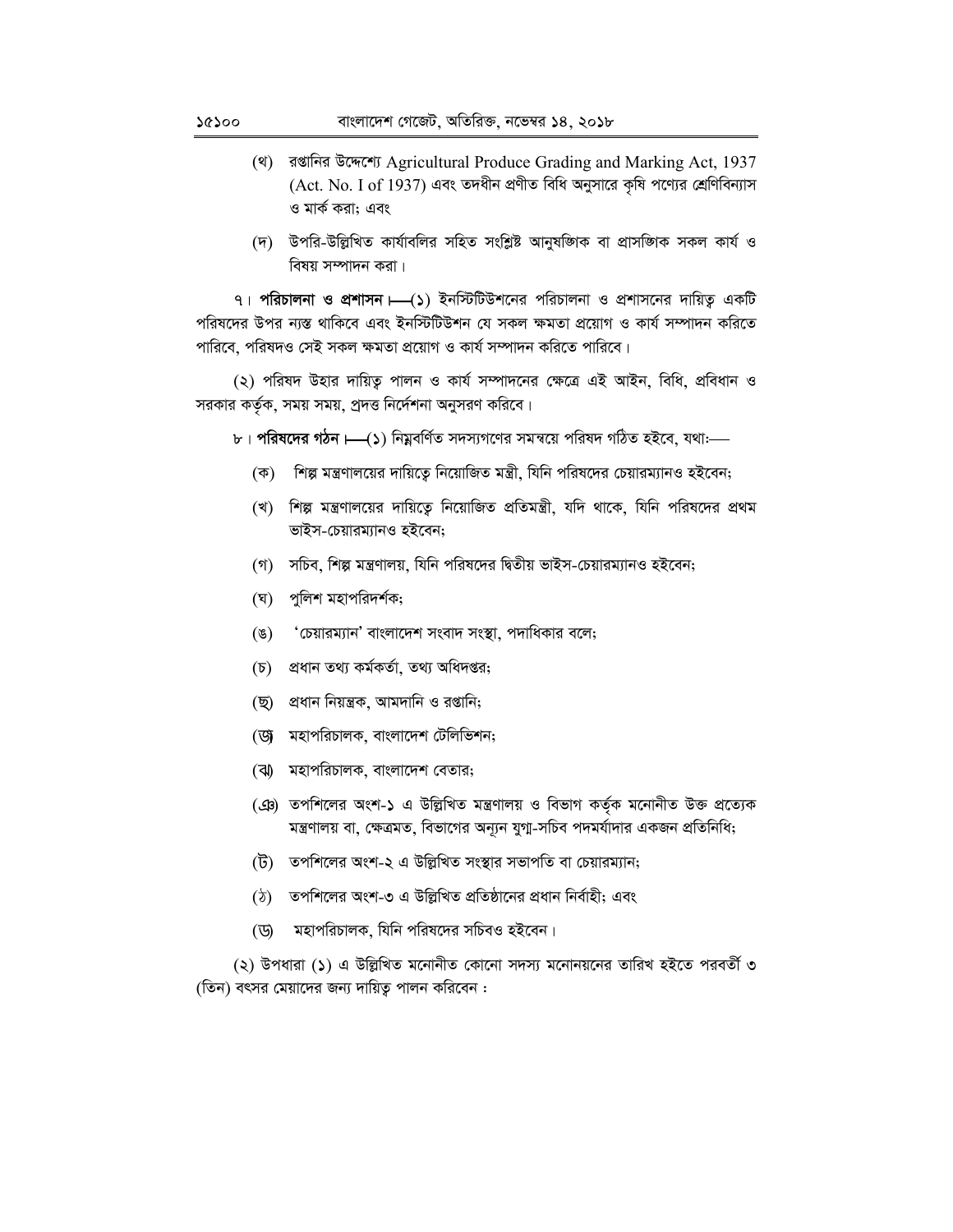তবে শর্ত থাকে যে, যেক্ষেত্রে কোনো ব্যক্তি তাহার পদ বা নিয়োগের কারণে সদস্য হিসাবে মনোনীত হন, সেইক্ষেত্রে তাহার, পদ বা নিয়োগ বাতিল হইলে, সদস্য পদও স্বয়ংক্রিয়ভাবে বাতিল হইবে।

(৩) সদস্য হিসাবে মনোনীত কোনো ব্যক্তি যে কোনো সময় চেয়ারম্যানের উদ্দেশ্যে লিখিত পত্রযোগে স্বীয় পদ ত্যাগ করিতে পারিবেন :

তবে শর্ত থাকে যে, চেয়ারম্যান কর্তৃক গৃহীত না হওয়া পর্যন্ত কোনো পদত্যাগ কার্যকর হইবে না ।

(৪) কোনো পদে কেবল শূন্যতা অথবা পরিষদ গঠনে ত্রুটি থাকিবার কারণে পরিষদের কোনো কাৰ্য বা কাৰ্যধারা অবৈধ হইবে না এবং তদসম্পর্কে কোনো প্রশ্ন উত্থাপন করা যাইবে না।

৯। পরিষদের সভা । (১) এই ধারার অন্যান্য বিধানাবলি সাপেক্ষে, পরিষদ উহার সভার কাৰ্যপদ্ধতি নিৰ্ধাৱণ কৱিতে পাৱিবে।

(২) চেয়ারম্যানের সম্মতিক্রমে এবং তদকর্তৃক নির্ধারিত তারিখ, সময় ও স্থানে পরিষদের সভা অনুষ্ঠিত হইবে।

(৩) চেয়ারম্যান পরিষদের সকল সভায় সভাপতিতু করিবেন, তবে তাহার অনুপস্থিতিতে প্রথম ভাইস চেয়ারম্যান, বা চেয়ারম্যান ও প্রথম ভাইস চেয়ারম্যানের অনুপস্থিতিতে দ্বিতীয় ভাইস চেয়ারম্যান অথবা তাহাদের সকলের অনুপস্থিতিতে, উপস্থিত সদস্যগণের দ্বারা এতদুদ্দেশ্যে নির্বাচিত একজন সদস্য সভাপতিতু করিবেন।

(8) অন্যূন ৮ (আট) জন সদস্যের উপস্থিতিতে সভার কোরাম হইবে, তবে মুলতবি সভার ক্ষেত্রে কোরামের প্রয়োজন হইবেনা।

(৫) পরিষদের সভায় উপস্থিত সংখ্যাগরিষ্ঠ সদস্যগণের ভোটে সিদ্ধান্ত গৃহীত হইবে।

(৬) পরিষদের সভায় প্রত্যেক পরিচালকের একটি করিয়া ভোট থাকিবে , তবে ভোটের সমতার ক্ষেত্রে, সভাপতিতুকারী ব্যক্তির দ্বিতীয় বা নির্ণায়ক ভোট থাকিবে।

(৭) প্রতি ৪ মাসে ন্যূনতম একবার পরিষদের সভা অনুষ্ঠিত হবে।

 $\mathsf{S} \circ \mathsf{l}$  কমিটি নিয়োগ  $\mathsf{l} \rightarrow \mathsf{S}$ ) পরিষদ উহার কার্যাবলি সুষ্ঠূভাবে সম্পাদনের জন্য এক বা একাধিক কমিটি গঠন করিতে পারিবে।

(২) উপ-ধারা (১) এর অধীন কমিটি গঠনকল্পে পরিষদ প্রয়োজনীয়তার নিরিখে কমিটির চেয়ারম্যান এবং সদস্য নির্ধারণ করিবে।

(৩) কমিটির চেয়ারম্যান ও সদস্যগণ পরিষদ কর্তৃক নির্ধারিত মেয়াদে দায়িত্ব পালন করিবেন।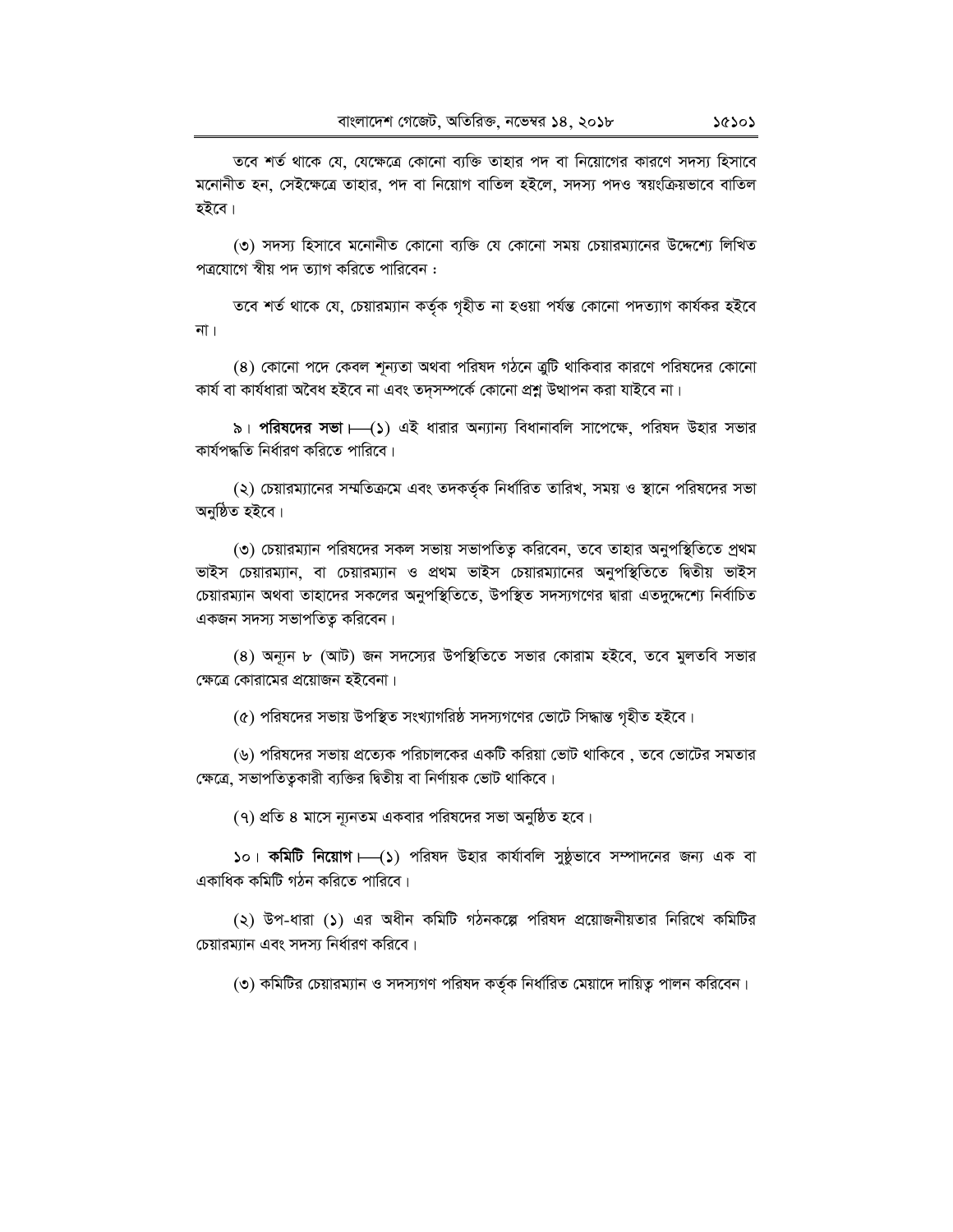১১। সদস্য বহির্ভূত ব্যক্তিবর্গের সহিত পরিষদের সম্পৃক্ততা, ইত্যাদি। (১) পরিষদ বা ধারা ১০ এর অধীন গঠিত কমিটি উহার কার্যসম্পাদনে সহায়তা বা পরামর্শ প্রদান আবশ্যক মনে করিলে, যে কোনো ব্যক্তিকে উহার সহিত সম্পৃক্ত করিতে পারিবে।

(২) পরিষদ অথবা ধারা ১০ এর অধীন গঠিত কমিটির সহিত সম্পৃক্ত কোনো ব্যক্তি পরিষদ বা, ক্ষেত্রমত, কমিটির সভায় আলোচনায় অংশ গ্রহণ করিতে পারিবেন, তবে তাহার ভোটাধিকার থাকিবে না $|$ 

১২। মহাপরিচালক।—(১) ইনস্টিটিউশনের একজন মহাপরিচালক থাকিবেন যিনি সরকার কৰ্তৃক নিৰ্ধারিত শৰ্তে নিয়োগপ্ৰাপ্ত হইবেন।

(২) মহাপরিচালক ইনস্টিটিউশনের প্রধান নির্বাহী হইবেন এবং তিনি ইনস্টিটিউশনের প্রশাসন যথাযথভাবে পরিচালনার জন্য দায়ী থাকিবেন।

১৩। কর্মচারী নিয়োগ, ইত্যাদি। (১) ইনস্টিটিউশন উহার কার্যাবলি সম্পাদনের জন্য, সরকার কর্তৃক অনুমোদিত সাংগঠনিক কাঠামো সাপেক্ষে, প্রয়োজনীয় সংখ্যক কর্মচারী নিয়োগ করিতে পারিবে।

(২) ইনস্টিটিউশনের কর্মচারীদের নিয়োগ পদ্ধতি এবং চাকরির শর্তাবলি প্রবিধান দ্বারা নির্ধারিত হইবে।

১৪। ইনস্টিটিউশনের আদেশ এবং অন্যান্য দলিলাদি প্রমাণীকরণ । ইনস্টিটিউশনের সকল আদেশ ও সিদ্ধান্ত, এবং জারিকৃত অন্যান্য সকল দলিল, এতদুদ্দেশ্যে পরিষদ কর্তৃক ক্ষমতাপ্রাপ্ত কর্মকর্তা বা কর্মচারীর স্বাক্ষরের মাধ্যমে প্রমাণীকৃত হইবে।

১৫। লাইসেন্স ব্যতিরেকে স্ট্যান্ডার্ড মার্ক ব্যবহার নিষিদ্ধ।—(১) ধারা ১৬ এর অধীন লাইসেন্স গ্রহণ ব্যতিরেকে, কোনো ব্যক্তি কোনো দ্রব্য বা প্রক্রিয়ায়, বা কোনো প্যাটেন্টের শিরোনামে, অথবা কোনো ট্রেড মার্ক বা ডিজাইনে স্ট্যান্ডার্ড মার্ক অথবা উহার কোনো অনুকরণ ব্যবহার করিতে পারিবে না।

(২) ধারা ১৬ এর অধীন প্রদত্ত লাইসেন্স থাকা সত্ত্বেও, যদি কোনো পণ্য বা প্রক্রিয়া বাংলাদেশ স্ট্যান্ডার্ডের সহিত সামঞ্জস্যপূর্ণ না হয় তাহা হইলে কোনো ব্যক্তি উহাতে স্ট্যান্ডার্ড মার্ক বা উহার কোনো অনুকরণ ব্যবহার করিতে পারিবেন না।

১৬। **লাইসেন্স, ইত্যাদি।—(১**) কোনো ব্যক্তি, কোনো পণ্য অথবা প্ৰক্ৰিয়া বা কোনো প্যাটেন্টের শিরোনাম বা কোনো ট্রেড মার্ক বা ডিজাইনে স্ট্যান্ডার্ড মার্ক ব্যবহার করিতে চাহিলে অথবা ধারা ২০ বা ২১ অনুযায়ী অনুরূপ বাধ্যবাধকতা থাকিলে, তিনি স্ট্যান্ডার্ড মার্কের এইরূপ ব্যবহারের উদ্দেশ্যে লাইসেন্স গ্রহণের জন্য প্রবিধান দ্বারা নির্ধারিত ফি পরিশোধপূর্বক প্রবিধান দ্বারা নির্ধারিত ফরমে ইনস্টিটিউশনের নিকট আবেদন করিবেন।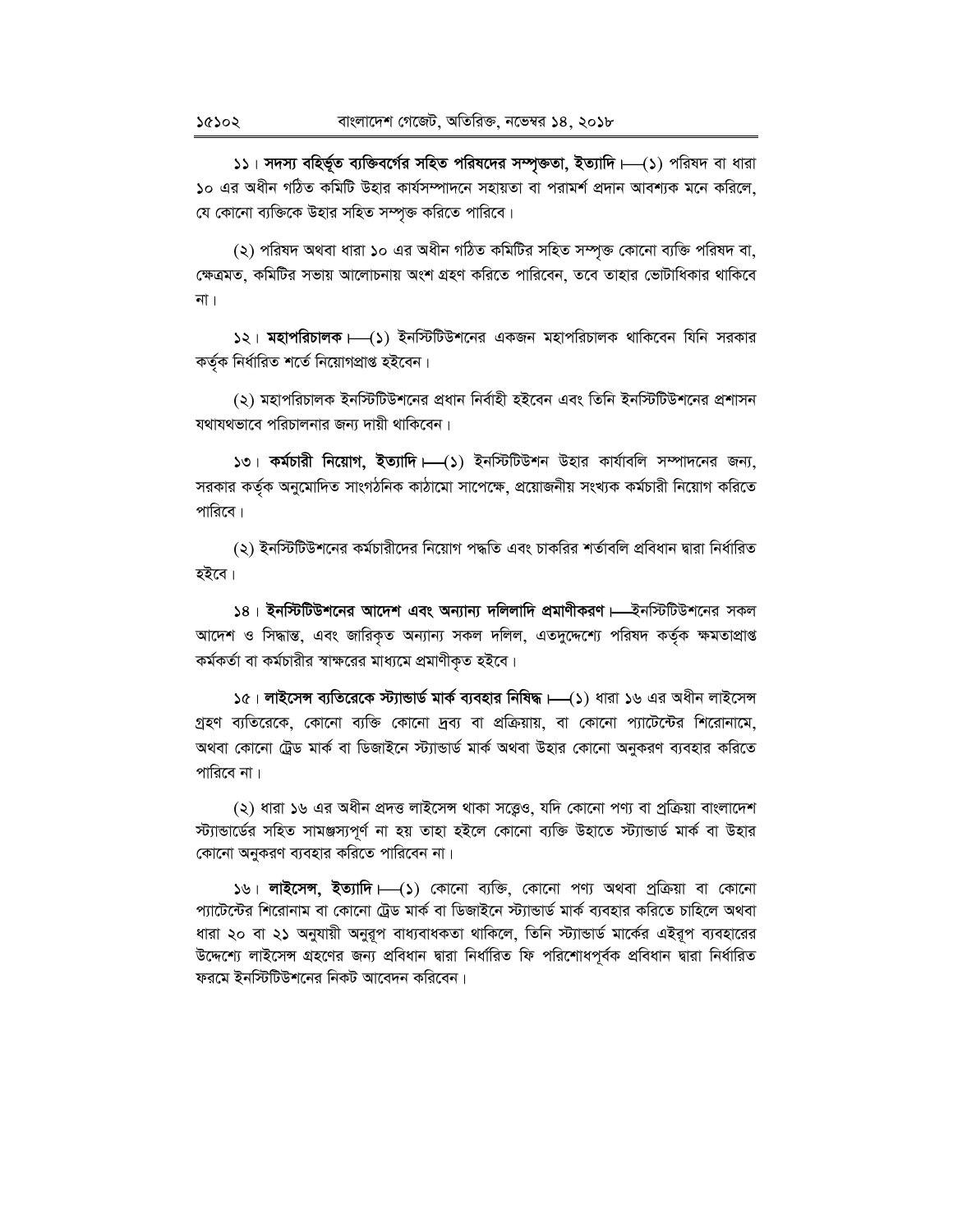(২) ইনস্টিটিউশন প্রয়োজনীয় তদন্তের পর নিয়ুবর্ণিত বিষয় সম্পর্কে সত্তুষ্ট হইলে লাইসেন্স প্রদান করিতে পারিবে, যথা :----

- (ক) যে পণ্য বা প্ৰক্ৰিয়ায় স্ট্যান্ডাৰ্ড মাৰ্ক ব্যবহৃত হইবে উহা সংশ্লিষ্ট বাংলাদেশ স্ট্যান্ডাৰ্ডের সহিত সামঞ্জস্যপূর্ণ; এবং
- (খ) বাংলাদেশ স্ট্যান্ডার্ডের সহিত সামঞ্জস্যপূর্ণ কি না উহা নিশ্চিত করিবার জন্য সংশ্লিষ্ট পণ্য বা প্রক্রিয়া নিয়মিত পরিদর্শন বা পরীক্ষা করিবার ব্যবস্থা রহিয়াছে।

(৩) ইনস্টিটিউশন কর্তৃক, প্রবিধান দ্বারা নির্ধারিত ফরমে ও শর্তে, ফি প্রাপ্তি সাপেক্ষে, লাইসেন্স প্রদান করা যাইবে।

(8) এই ধারার অধীন প্রদত্ত লাইসেঙ্গের মেয়াদ তিন বৎসর বলবৎ থাকিবে।

(৫) উপ-ধারা (৪) এ যাহা কিছুই থাকুক না কেন, লাইসেঙ্গে বর্ণিত কোনো শর্ত লঙ্ঘিত হইয়াছে মৰ্মে সন্তুষ্ট হইলে ইনস্টিটিউশন, শুনানি গ্ৰহণের যুক্তিসজাত সুযোগ প্রদান করিয়া, উহা বাতিল করিতে পারিবে।

(৬) কোনো লাইসেন্সধারীর লাইসেন্স হারাইয়া গেলে বা অন্যভাবে নষ্ট হইয়া গেলে তিনি প্ৰবিধান দ্বারা নির্ধারিত পদ্ধতিতে ও ফি প্রদান সাপেক্ষে লাইসেঙ্গের প্রতিলিপির জন্য আবেদন করিতে পারিবেন।

(9) উপ-ধারা (৬) এর অধীন আবেদন প্রাপ্তির পর ইনস্টিটিউশন প্রবিধান দ্বারা নির্ধারিত পদ্ধতিতে ও সময়ে লাইসেঙ্গের প্রতিলিপি প্রদান করিবে।

১৭। ছাড়পত্র অনুমোদন। ইনস্টিটিশন আমদানিকৃত পণ্যের অনুকূলে প্রবিধান দ্বারা নির্ধারিত পদ্ধতিতে এবং ফি পরিশোধ সাপেক্ষে, গুণগতমানের ছাড়পত্র প্রদান করিতে পারিবে।

১৮। কতিপয় নাম ব্যবহার নিষিদ্ধ, ইত্যাদি। এবিধান দ্বারা নির্ধারিত ক্ষেত্র এবং পরিস্থিতি ব্যতীত অন্য কোনো ক্ষেত্র বা পরিস্থিতিতে কোনো ব্যক্তি, ইনস্টিটিউশনের পূর্বানুমতি ব্যতিরেকে, নিয়ুরূপ কোনো নাম, অভিব্যক্তি বা মার্ক ব্যবহার করিতে পারিবেন না, যথা :—

- (ক) ইনস্টিটিউশনের নামের সহিত সাদৃশ্য রহিয়াছে এইরূপ কোনো নাম যাহার দ্বারা মানুষ প্রতারিত হইতে পারে বা প্রতারিত হইবার সম্ভাবনা রহিয়াছে অথবা "বাংলাদেশ স্ট্যান্ডার্ড" অথবা "বাংলাদেশ স্ট্যান্ডার্ড নির্দিষ্টকরণ" বা অনুরূপ অভিব্যক্তি; বা
- (খ) "বাংলাদেশ স্ট্যান্ডার্ড" অথবা "বাংলাদেশ স্ট্যান্ডার্ড নির্দিষ্টকরণ" অথবা অনুরূপ কোনো অভিব্যক্তির সংক্ষিপ্তরূপ প্রকাশ করে এইরূপ কোনো মার্ক বা ট্রেড মার্ক।

ব্যাখ্যা ।—এই ধারার উদ্দেশ্য পূরণকল্পে, "নির্দিষ্টকরণ (specification)" অর্থ কোনো দ্রব্য বা প্রক্রিয়াকে অন্য কোনো দ্রব্য বা প্রক্রিয়া হইতে পৃথক করিবার জন্য যতদূর সম্ভব উহার প্রকৃতি, মান, দৃঢ়তা, বিশুদ্ধতা, মিশ্রণ, পরিমাণ, আয়তন, ওজন, শ্রেণিবিন্যাস, স্থায়ীতু, প্রস্ততকারী প্রতিষ্ঠান, স্থায়ীতু, উপকরণ,উৎস, প্রস্তুতকরণের ধরন অথবা অন্যান্য বৈশিষ্ট্য উল্লেখপূর্বক দ্রব্য বা প্রক্রিয়ার বিবরণ।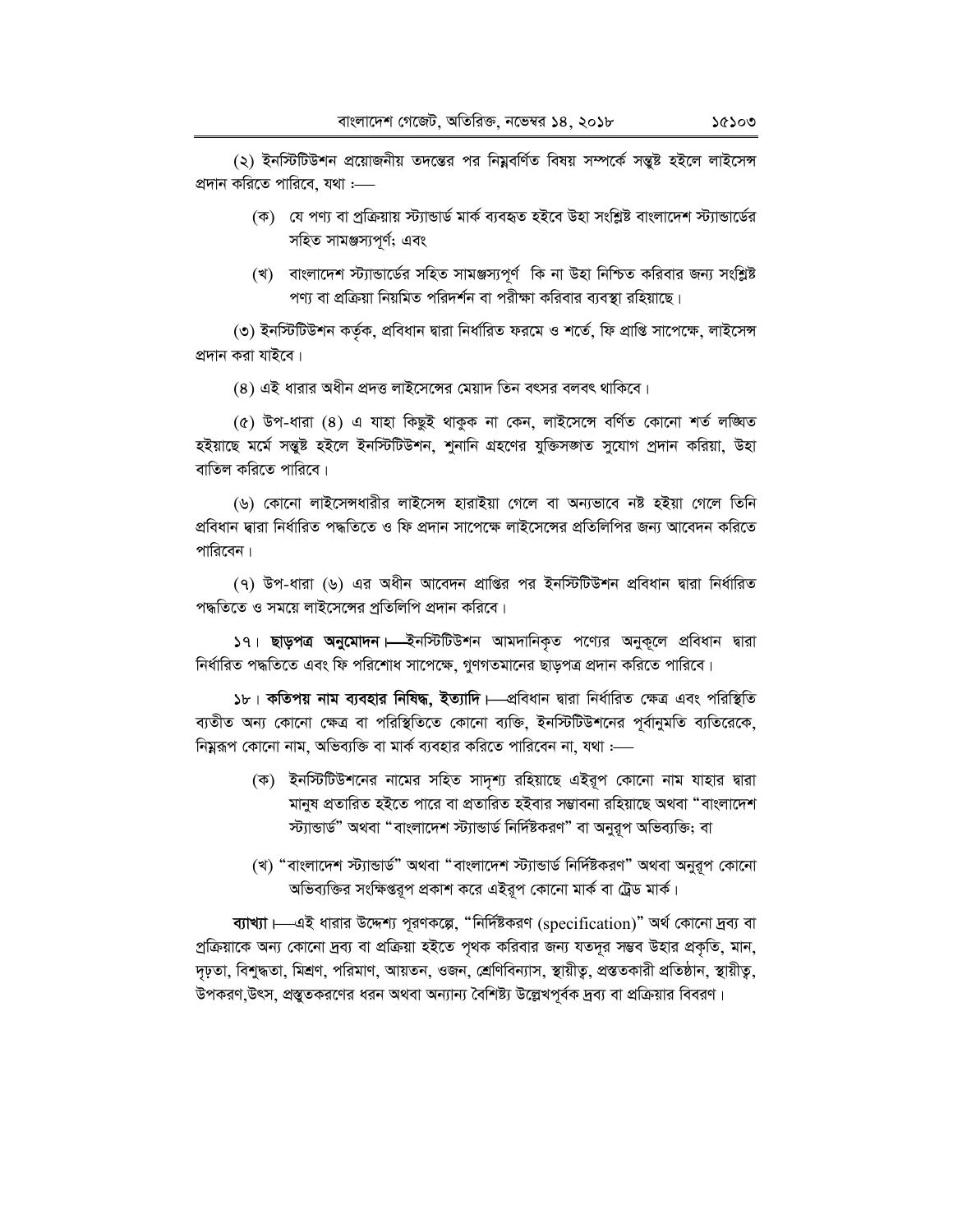১৯। কতিপয় ক্ষেত্রে নিবন্ধন নিষিদ্ধ । (১) আপাতত বলবৎ অন্য কোনো আইনে ভিন্নতর যাহা কিছুই থাকুক না কেন, কোনো নিবন্ধন কর্তৃপক্ষ কোনো নাম বা মার্ক ব্যবহারের ফলে ধারা ১৫ বা ১৮ এর বিধান লজিত হয় এইরূপ নাম বিশিষ্ট কোনো কোম্পানি, প্রতিষ্ঠান বা ব্যক্তি শ্রেণিকে অথবা ট্ৰেড মাৰ্ক বা ডিজাইন নিবন্ধন করিবে না।

(২) কোনো নাম বা মার্ক ব্যবহারের ফলে ধারা ১৫ বা ধারা ১৮ এর বিধান লজিত হইয়াছে কিনা তদমর্মে কোনো প্রশ্ন উত্থাপিত হইলে, নিবন্ধন কর্তৃপক্ষ উহা সরকারের নিকট প্রেরণ করিবে, এবং এইক্ষেত্রে সরকারের সিদ্ধান্তই চূড়ান্ত হইবে।

ব্যাখ্যা ।—এই ধারার উদ্দেশ্য পূরণকল্পে, "নিবন্ধন কর্তৃপক্ষ" অর্থ কোনো কোম্পানি, প্রতিষ্ঠান, অথবা ব্যক্তি-শ্রেণি, অথবা কোনো ট্রেড মার্ক বা ডিজাইন নিবন্ধনের জন্য অথবা প্যাটেন্ট প্রদানের জন্য আপাতত বলবৎ কোনো আইনের অধীন উপযুক্ত কর্তৃপক্ষ।

২০। কতিপয় পণ্য রপ্তানি নিষিদ্ধ বা সীমাবদ্ধ করিবার ক্ষমতা। (১) সরকার, ইনস্টিটিউশনের সহিত পরামর্শক্রমে, সরকারি গেজেটে প্রজ্ঞাপন দ্বারা, প্রজ্ঞাপনে উল্লিখিত শর্ত এবং ব্যতিক্রম সাপেক্ষে, যে কোনো নির্দিষ্ট বর্ণনার পণ্য যাহা রপ্তানির সহিত সংশ্লিষ্ট প্রক্রিয়ায় স্ট্যান্ডার্ড মার্ক ধারণ করে না অথবা প্রচলিত সাধারণ রীতি, বাণিজ্য রীতিসহ, অনুসরণ করে না তাহা বাংলাদেশের বাহিরে লইয়া যাওয়া নিষিদ্ধ বা সীমাবদ্ধ অথবা অন্য কোনোভাবে নিয়ন্ত্রণ করিতে পারিবে।

(২) নির্দিষ্ট বর্ণনার কোনো পণ্য সরকারের নিকট হইতে এতদুদ্দেশ্যে ক্ষমতাপ্রাপ্ত কোনো কর্মচারী কর্তৃক প্রদত্ত লাইসেন্সের শর্ত অনুসরণ ব্যতিরেকে বাংলাদেশের বাহিরে নেওয়া যাইবে না।

(৩) যে সকল পণ্যের ক্ষেত্রে উপ-ধারা (১) এর অধীন কোনো প্রজ্ঞাপন প্রযোজ্য উহা Customs Act, 1969 (Act No. IV of 1969) এর section 16 এর অধীন সীমাবদ্ধ বা নিষিদ্ধ করা হইয়াছে বলিয়া গণ্য হইবে এবং তদনুসারে উক্ত Act এর সকল বিধান কার্যকর থাকিবে।

২১। কতিপয় পণ্য বিক্রয়, বিতরণ, বাণিজ্যিক বিজ্ঞাপন, ইত্যাদি নিষিদ্ধ করিবার ক্ষমতা।— (১) সরকার, ইনস্টিটিশনের সহিত পরামর্শক্রমে, সরকারি গেজেটে প্রজ্ঞাপন দ্বারা, প্রজ্ঞাপনে উল্লিখিত তারিখ হইতে উহাতে বর্ণিত কোনো পণ্যের, যাহা উক্ত পণ্যের ক্ষেত্রে ইনস্টিটিউশন কর্তৃক প্রতিষ্ঠিত বাংলাদেশ স্ট্যান্ডার্ড অনুসরণ করে না, বিক্রয়, বিতরণ এবং বাণিজ্যিক বিজ্ঞাপন নিষিদ্ধ করিতে পারিবে :

তবে শর্ত থাকে যে, প্রজ্ঞাপনে উল্লিখিত তারিখ, প্রজ্ঞাপন প্রকাশের তারিখ হইতে ২ (দুই) মাসের কম হইবে না।

(২) সরকার, কোনো পণ্য বাংলাদেশ স্ট্যান্ডার্ডের সহিত সামঞ্জস্যপূর্ণ হইলে, উহা সরকারি গেজেটে প্রজ্ঞাপন দ্বারা, স্ট্যান্ডার্ড মার্ক দ্বারা চিহ্নিত করিবার জন্য নির্দেশ প্রদান করিতে পারিবে।

ব্যাখ্যা  $1$ —এই ধারার উদ্দেশ্য পূরণকল্পে, —

(ক) কোনো পণ্য বা উহার সহিত যুক্ত আবরণ বা লেভেল স্ট্যান্ডার্ড মার্ক দ্বারা চিহ্নিত থাকিলে উক্ত পণ্য স্ট্যান্ডাৰ্ড মাৰ্ক দ্বারা চিহ্নিত বলিয়া গণ্য হইবে; এবং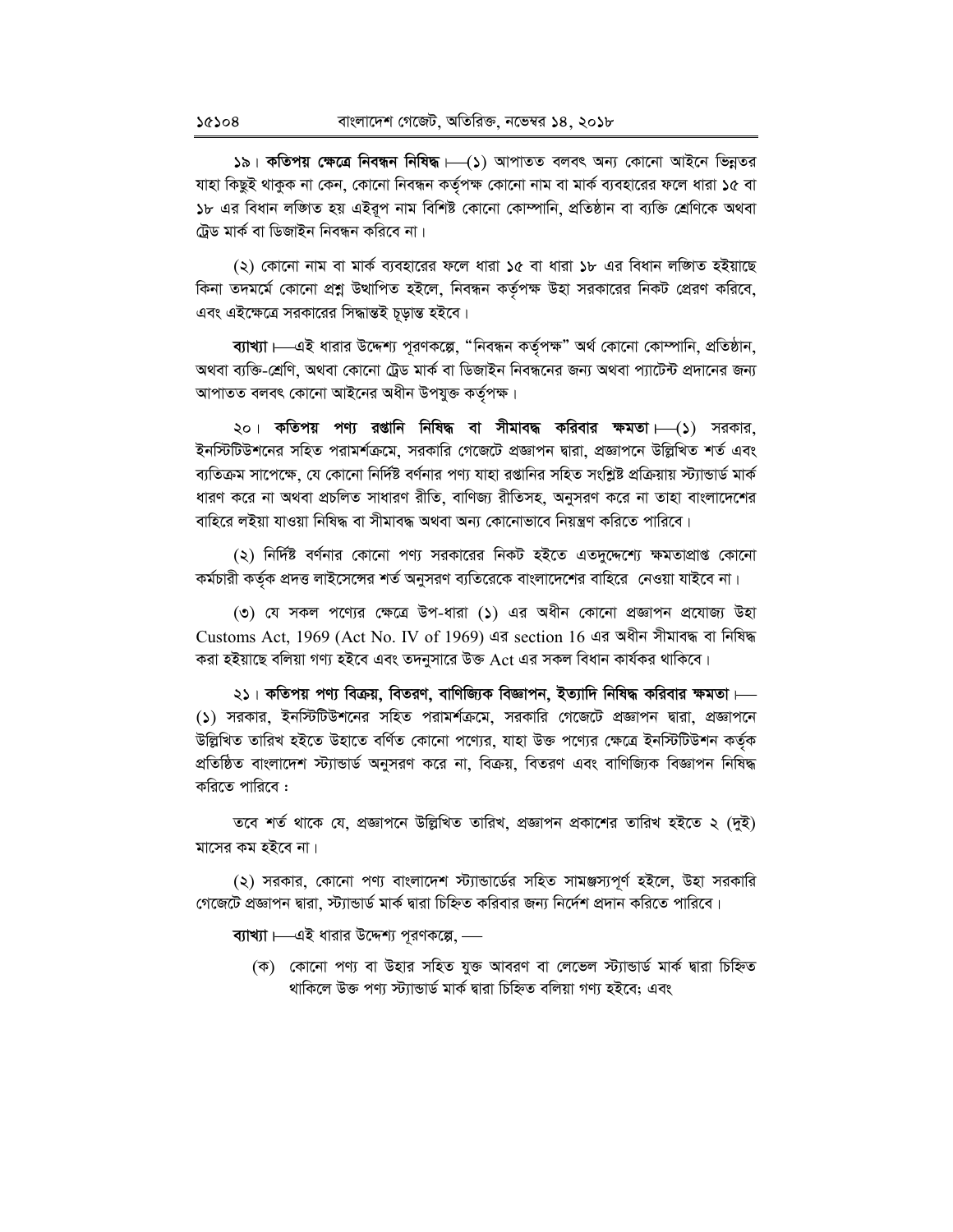(খ) দফা (ক) তে উল্লিখিত "আবরণ" অর্থ যে কোনো প্রকারের ছিপি, পিপা, বোতল, পাত্র, বাক্স, ঝাঁজর (crate), ঢাকনা, ক্যাপসুল, খাপ, ফ্রেম, মোড়ক, অথবা অন্যান্য আধার।

২২। পরিদর্শক। (১) ইনস্টিটিউশন, কোনো দ্রব্য বা প্রক্রিয়ায় বা কোনো প্যাটেন্টের শিরোনামে, অথবা কোনো ট্রেড মার্ক বা ডিজাইনে বাংলাদেশ স্ট্যান্ডার্ড মার্ক অনুচিতভাবে ব্যবহৃত হইয়াছে কিনা উহা পরিদর্শন এবং তাহার উপর অর্পিত অন্যান্য দায়িতু পালনের উদ্দেশ্যে প্রয়োজনীয় সংখ্যক পরিদর্শক নিয়োগ করিতে পারিবে।

(২) এই আইনের অধীন প্রণীত প্রবিধান সাপেক্ষে, একজন পরিদর্শকের নিম্নবর্ণিত ক্ষমতা থাকিবে. যথা :—–

- (ক) স্ট্যান্ডার্ড মার্ক ব্যবহৃত কোনো পণ্য বা প্রক্রিয়া সংক্রান্ত যে কোনো কার্যক্রম পরিদর্শন:
- (খ) স্ট্যান্ডার্ড মার্ক ব্যবহৃত হইয়াছে এইরূপ কোনো পণ্য বা প্রক্রিয়া সংক্রান্ত বস্তু বা মালামাল অথবা পণ্যের নমুনা সংগ্রহ;
- (গ) সাব-ইন্সপেক্টর পদ মর্যাদার একজন পুলিশ অফিসারের ন্যায় এই আইনের অধীন কোনো অপরাধ সম্পর্কে তল্লাশি, আটক বা তদন্ত; এবং
- (ঘ) অন্যান্য ক্ষমতা প্রয়োগ।

(৩) প্রত্যেক পরিদর্শককে ইনস্টিটিউশন কর্তৃক পরিদর্শক হিসাবে নিয়োগের সনদপত্র প্রদান করা হইবে এবং পরিদর্শকগণ চাহিবামাত্র উহা প্রদর্শন করিবেন।

২৩। তথ্য, ইত্যাদি সংগ্রহের ক্ষমতা।—প্রত্যেক লাইসেন্সধারী, ইনস্টিটিউশনের চাহিদা অনুযায়ী, কোনো পণ্য অথবা প্রক্রিয়ায় ব্যবহৃত কোনো দ্রব্য বা বস্তুর নমুনা এবং তথ্য ইনস্টিটিউশনের নিকট দাখিল করিবেন।

২৪। ক্ষমতা অৰ্পণ ।—ইনস্টিটিউশন, সাধারণ বা বিশেষ আদেশ দ্বারা, লিখিতভাবে আদেশে উল্লিখিত ক্ষেত্রে ও শর্তে, যদি থাকে, উহার যে কোনো ক্ষমতা চেয়ারম্যান বা মহাপরিচালক বা পরিষদের কোনো সদস্য বা ইনস্টিটিউশনের কোনো ৯ম বা তদূর্ধ্ব গ্রেডভুক্ত কর্মচারীকে অর্পণ করিতে পারিবে।

২৫। **আপিল।—(১**) ধারা ৬ এর দফা (ঠ) এর অধীন প্রদত্ত আদেশ দ্বারা সংক্ষুব্ধ কোনো ব্যক্তি, সিদ্ধান্ত প্রাপ্তির তারিখ হইতে ৩ (তিন) মাসের মধ্যে অথবা সরকার কর্তৃক সরকারি গেজেটে প্রজ্ঞাপন দ্বারা অনুমোদিত অতিরিক্ত সময়ের মধ্যে, প্রবিধান দ্বারা নির্ধারিত ফি পরিশোধ সাপেক্ষে সরকারের নিকট আপিল দায়ের করিতে পারিবেন।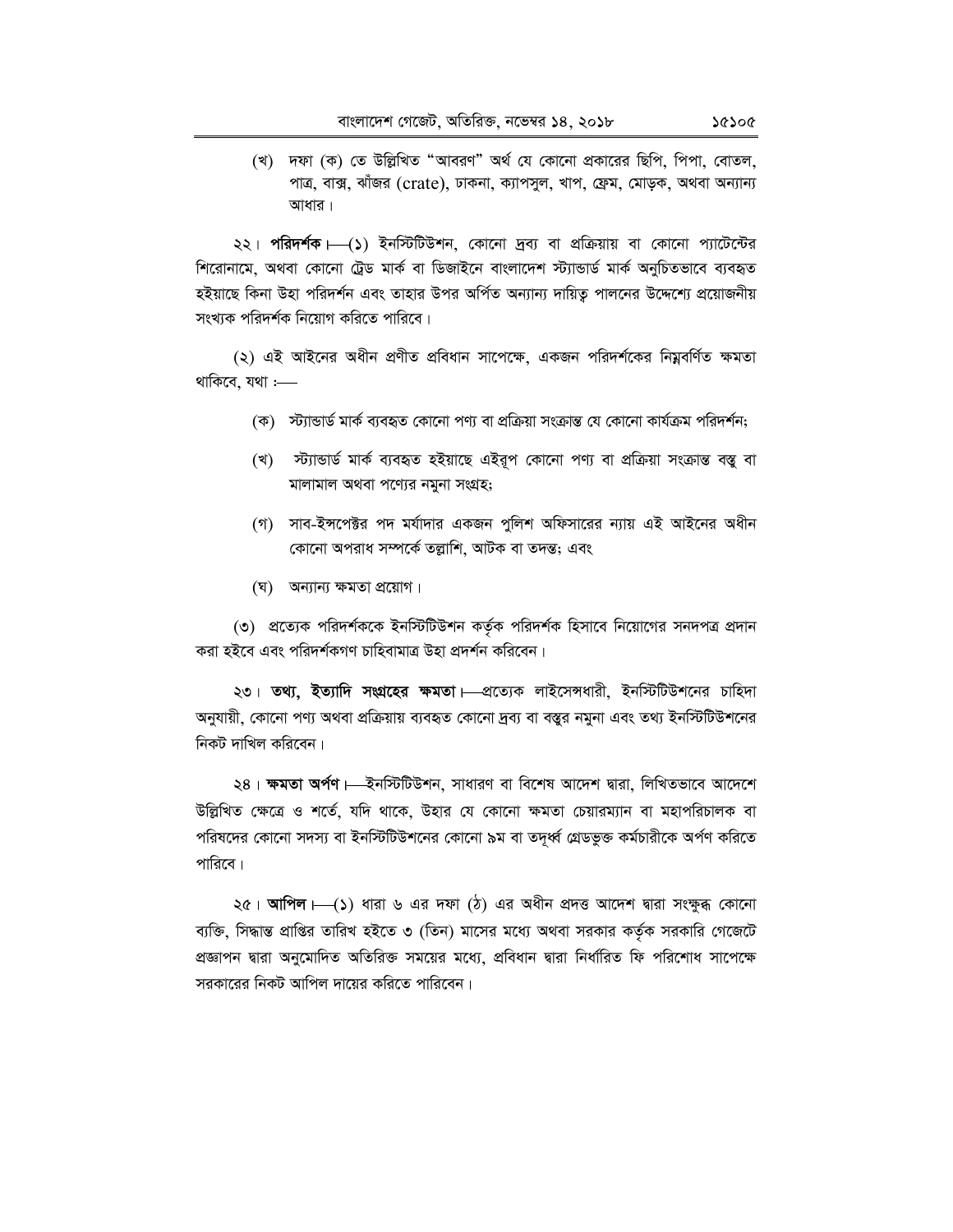(২) সরকার, ইনস্টিটিউশনের নিকট হইতে প্রাসঙ্গিক কাগজপত্র তলব করিতে পারিবে এবং উক্ত বিষয়ে, প্রয়োজনে, তদন্তের পর আদেশ প্রদান করিতে পারিবে এবং সরকার কর্তৃক প্রদত্ত অনুরূপ আদেশই চূড়ান্ত হইবে।

২৬। **কতিপয় বিষয় গোপন রাখা ।—(১**) এই আইনের অধীন কোনো পরিদর্শক বা পরিষদের কোনো সদস্য বা ইনস্টিটিউশনের কোনো কর্মচারী কর্তৃক প্রদত্ত কোনো বিবৃতি বা সরবরাহকত বা প্রদত্ত কোনো সাক্ষ্য বা পরিদর্শনের ফলে প্রাপ্ত যে কোনো তথ্য গোপনীয় বলিয়া গণ্য হইবে।

(২) উপ-ধারা (১) এ যাহা কিছুই থাকুক না কেন, এই আইনের অধীন বিচারকার্য পরিচালনার উদ্দেশ্যে কোনো তথ্য প্রকাশ করিবার ক্ষেত্রে উক্ত উপ-ধারার কোনো কিছু প্রযোজ্য হইবে না।

২৭। ধারা ১৫, ১৮ বা ১৯ লঙ্ঘনের দণ্ড, ইত্যাদি।—(১) কোনো ব্যক্তি যদি ধারা ১৫, ১৮ বা ১৯ এর কোনো বিধান লঙ্ঘন করেন, তাহা হইলে উক্ত ব্যক্তির উক্ত কার্য হইবে একটি অপরাধ, এবং তজ্জন্য তিনি অনধিক ২ (দুই) বৎসর কারাদণ্ড, অথবা অনধিক ১ (এক) লক্ষ টাকা অর্থদণ্ড, তবে পঁচিশ হাজার টাকার নিম্নে নহে, বা উভয় দণ্ডে দণ্ডিত হইবেন।

(২) উপ-ধারা (১) এর অধীন কোনো ব্যক্তিকে দণ্ডাদেশ প্রদানকারী আদালত যে সম্পত্তি সম্পর্কে আইনের বিধান লঙ্ঘিত হইয়াছে উহা সরকারের অনুকলে বাজেয়াপ্ত করিবার আদেশ প্রদান করিতে পারিবে।

২৮। ধারা ২০ লঙ্ঘনের দণ্ড। - কোনো ব্যক্তি যদি ধারা ২০ এর অধীন জারিকৃত কোনো প্রজ্ঞাপন অথবা উহার অধীন প্রদত্ত কোনো লাইসেঙ্গের শর্ত লঙ্ঘন করেন, তাহা হইলে উক্ত ব্যক্তির উক্ত কার্য হইবে একটি অপরাধ, এবং তজ্জন্য তিনি, ধারা ২০ এর উপ-ধারা (৩) দ্বারা প্রয়োগযোগ্য Customs Act, 1969 (Act No. IV of 1969) এর বিধানের অধীন বাজেয়াণ্ডি বা দণ্ড ক্ষুণ্ণ না করিয়া, অনধিক ১(এক) বৎসর কারাদণ্ড, অথবা অনধিক ৫০(পঞ্চাশ) হাজার টাকা অর্থদণ্ড, তবে ১০ (দশ) হাজার টাকার নিম্নে নহে, অথবা উভয় দণ্ডে দণ্ডিত হইবেন।

২৯। ধারা ২১ লঙ্ঘনের দণ্ড। কোনো ব্যক্তি যদি ধারা ২১ এর অধীন জারিকৃত কোনো প্রজ্ঞাপনের বিধান লঙ্ঘন করেন, তাহা হইল উক্ত ব্যক্তির উক্ত কার্য হইবে একটি অপরাধ, এবং তজ্জন্য তিনি অনধিক ৪(চার) বৎসর কারাদণ্ড, অথবা অনধিক ২(দুই) লক্ষ টাকা অর্থদণ্ড, তবে ৫০(পঞ্চাশ) হাজার টাকার নিম্নে নহে, অথবা উভয় দণ্ডে দণ্ডিত হইবেন।

৩০। পরিদর্শককে তাহার দায়িত্ব পালনকালে বাধা প্রদানের দণ্ড।—কোনো ব্যক্তি যদি পরিদর্শক কর্তৃক সরকারি দায়িত্ব পালনকালে ইচ্ছাকৃতভাবে বাধা প্রদান করেন, অথবা মিথ্যা তথ্য প্রদান করেন, তাহা হইলে উক্ত ব্যক্তির উক্ত কার্য হইবে একটি অপরাধ, এবং তজ্জন্য তিনি অনধিক ১(এক) বৎসর কারাদণ্ড, অথবা অনধিক ৫০(পঞ্চাশ) হাজার টাকা অর্থদণ্ড, তবে ১০ (দশ) হাজার টাকার নিম্নে নহে, অথবা উভয় দণ্ডে দণ্ডিত হইবেন।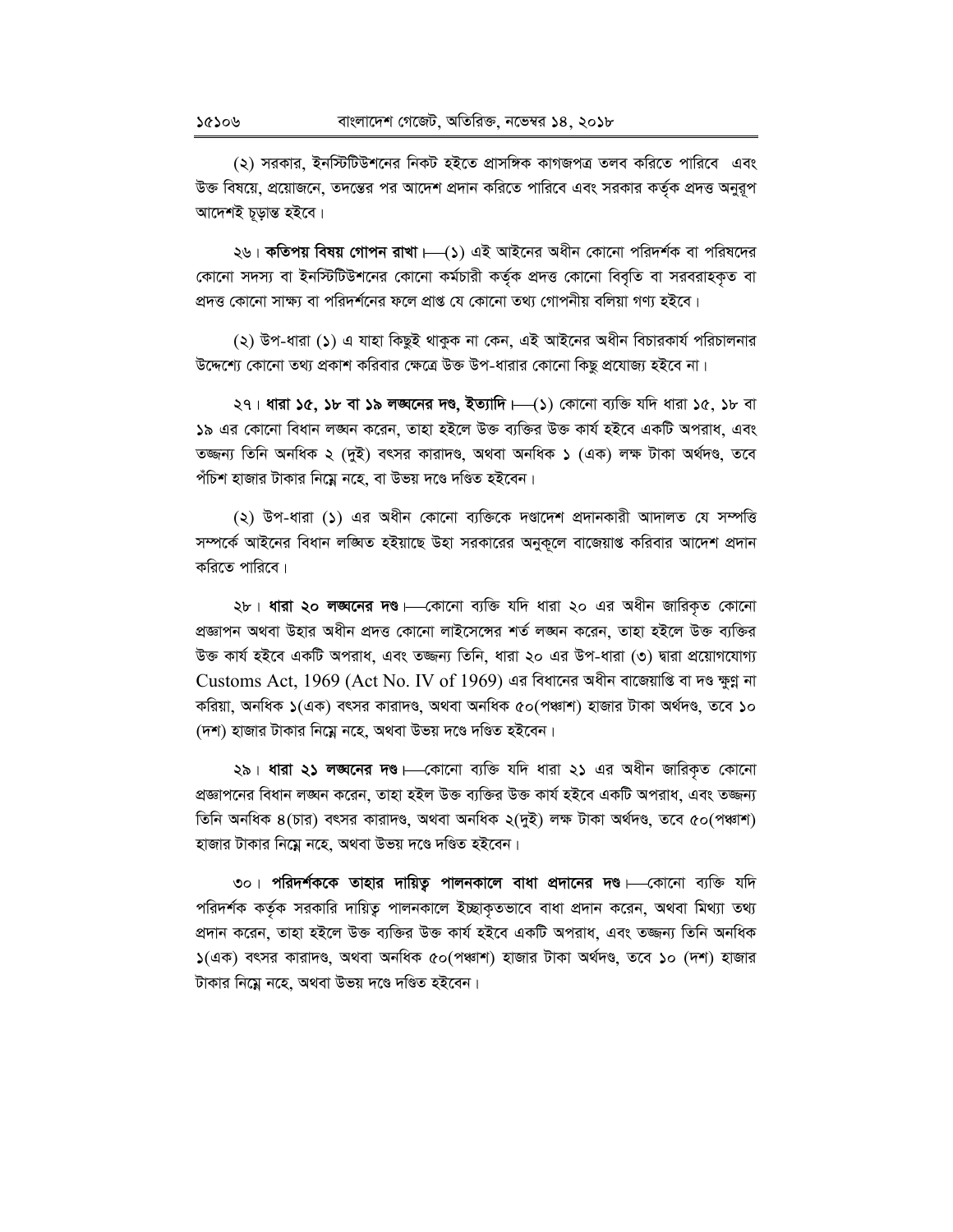৩১। অন্যান্য অপরাধের দণ্ড। বেগনো ব্যক্তি যদি এই আইন বা তদধীন প্রণীত কোনো বিধি বা প্রবিধান লঙ্ঘন করেন, তাহা হইল উক্ত ব্যক্তির উক্ত কার্য হইবে একটি অপরাধ, এবং তজ্জন্য তিনি, যদি এই আইনের কোনো ধারায় কোনো দণ্ডের বিধান না থাকে, অনধিক ১(এক) লক্ষ টাকা অর্থদণ্ডে. তবে ২৫ (পঁচিশ) হাজার টাকার নিম্নে নহে, দণ্ডিত হইবেন।

৩২। **অপরাধ পুনঃসংঘটনের দণ্ড।**—এই আইনে উল্লিখিত কোনো অপরাধের জন্য দণ্ডিত ব্যক্তি যদি পুনরায় একই অপরাধ করেন, তাহা হইলে উক্ত ব্যক্তি উক্ত অপরাধের জন্য সর্বোচ্চ যে দণ্ড রহিয়াছে উহার দ্বিগুণ দণ্ডে দণ্ডিত হইবেন।

৩৩। **অপরাধ বিচারার্থে গ্রহণ**।—কোনো আদালত, সরকার বা ইনস্টিটিউশন কর্তৃক ক্ষমতাপ্রাপ্ত পরিদর্শকের লিখিত অভিযোগ ব্যতীত, এই আইনের অধীন কোনো মামলা বিচারার্থে আমলে গ্রহণ করিবে না।

৩৪। অপরাধের বিচার ––(১) ফৌজদারি কার্যবিধিতে যাহা কিছুই থাকুক না কেন, এই আইনের অধীন অপরাধসমূহ, উপ-ধারা (২) এর বিধান সাপেক্ষে, প্রথম শ্রেণির ম্যাজিস্ট্রেট আদালত বা, ক্ষেত্রমত, মেট্রোপলিটন এলাকার জন্য মেট্রোপলিটন ম্যাজিস্ট্রেট আদালত, কর্তৃক বিচার্য হইবে।

(২) ধারা ২৯ বা, ক্ষেত্রমত, অন্য কোনো ধারায় বর্ণিত অপরাধ পুনঃসংঘটনের ক্ষেত্রে উহার বিচার ফৌজদারি কার্যবিধির অধীন দায়রা আদালত কর্তৃক বিচার্য হইবে।

৩৫। মোবাইল কোর্ট আইন, ২০০৯ এর প্রয়োগ ।—আপাতত বলবৎ অন্য কোনো আইনে যাহা কিছুই থাকুক না কেন, মোবাইল কোর্ট আইন, ২০০৯ (২০০৯ সনের ৫৯ নং আইন), অতঃপর উক্ত আইন বলিয়া উল্লিখিত, এর উদ্দেশ্য পূরণকল্পে, এই আইনের অধীন অপরাধের ক্ষেত্রে, উক্ত আইনের তপশিলভুক্ত হওয়া সাপেক্ষে, মোবাইল কোর্ট দণ্ড আরোপ করিতে পারিবে।

৩৬। **অর্থদণ্ড আরোপের ক্ষেত্রে ম্যজিস্ট্রেটের বিশেষ ক্ষমতা**।—ফৌজদারি কার্যবিধির ধারা ৩২ এ যাহা কিছুই থাকুক না কেন, কোনো ব্যক্তির উপর এই আইনের কোনো ধারায় উল্লিখিত অর্থদণ্ড আরোপের ক্ষেত্রে একজন প্রথম শ্রেণির ম্যাজিস্ট্রেট বা, ক্ষেত্রমত, মেট্রোপলিটান ম্যাজিস্ট্রেট উক্ত ধারায় উল্লিখিত অর্থদণ্ড আরোপ করিতে পারিবেন।

৩৭। বাজেয়াগুযোগ্য দ্রব্যাদি  $\longmapsto$  এই আইনের অধীন কোনো অপরাধ সংঘটিত হইলে, উক্ত অপরাধ যে দ্রব্য বা বম্ভ সম্পর্কে বা যাহার দ্বারা সংঘটিত হইয়াছে উহা বাজেয়াপ্ত করা যাইবে।

(২) এই আইনের অধীন বাজেয়াগুযোগ্য কোনো দ্রব্য, ধারা ২৭ এর উপ-ধারা (২) এর অধীন বাজেয়াপ্তির আদেশ প্রদানের পর, অবিলম্বে মহাপরিচালকের নিকট, অথবা মহাপরিচালক কর্তৃক ক্ষমতাপ্রাপ্ত ইনস্টিটিউশনের কোনো কর্মচারীর নিকট হস্তান্তর করিতে হইবে এবং তিনি প্রবিধান দ্বারা নির্ধারিত উপায়ে উহা ধ্বংস বা নিষ্পন্নের ব্যবস্থা করিবেন।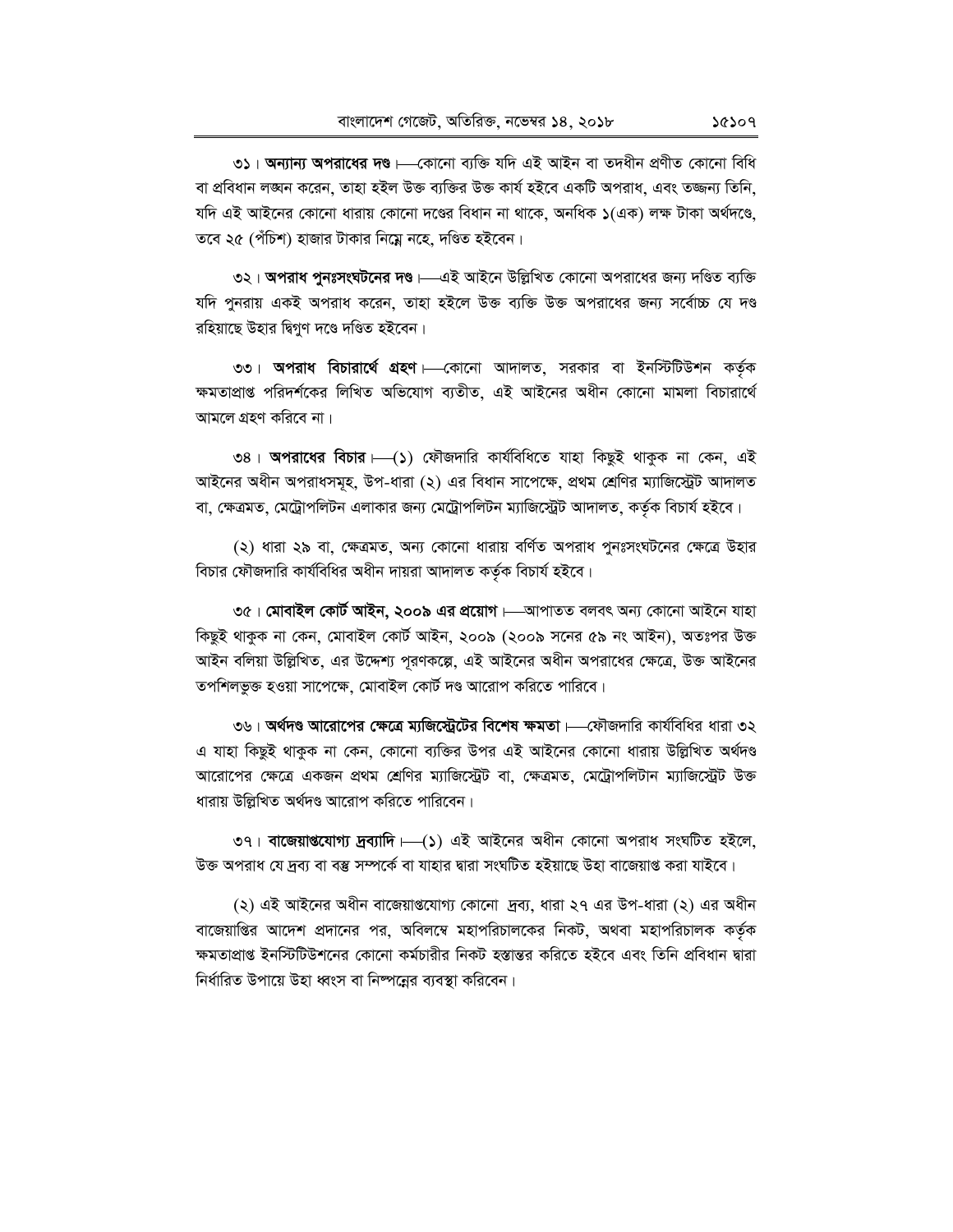৩৮। **কারখানা, ইত্যাদি বন্ধের ক্ষমতা**।—(১) কোনো দ্রব্য পরীক্ষার পর, যদি দেখা যায় যে, উহা ইনস্টিটিউশন কর্তৃক উক্ত দ্রব্য সম্পর্কে নির্ধারিত বাংলাদেশ স্ট্যান্ডার্ডের অনুরূপ নহে, অথবা ২০ এর শর্ত অনুসরণ ব্যতীত বাংলাদেশের বাহিরে লইয়া যাওয়া বা প্রেরণ করিবার কার্যক্রম গ্রহণ করা হইয়াছে বা ধারা ২১ এর অধীন লাইসেন্স গ্রহণের বাধ্যবাধকতা রহিয়াছে এমন কোনো দ্রব্য বিক্রয়, বিতরণ বা উহার বাণিজ্যিক বিজ্ঞাপন প্রচার করা হইতেছে, তাহা হইলে মহাপরিচালক বা তৎকর্তৃক ক্ষমতাপ্রাপ্ত ইনস্টিটিউশনের কোনো কর্মচারী লিখিত আদেশ দ্বারা, প্রবিধান দ্বারা নির্ধারিত পদ্ধতিতে, উক্ত দ্ৰব্য উৎপাদনকারী কারখানা অথবা উক্ত দ্ৰব্য যে প্ৰাজ্ঞাণে গুদামজাত রহিয়াছে উহা বন্ধ করিতে পারিবেন।

(২) কোনো ব্যক্তির বিরুদ্ধে উপ-ধারা (১) এর অধীন বন্ধকরণের আদেশ প্রদান করা হইলে, তিনি এইরূপ আদেশ প্রদানের তারিখ হইতে ৩০ (ত্রিশ) দিনের মধ্যে সরকারের নিকট আপিল করিতে পারিবেন।

ব্যাখ্যা ।—এই ধারার উদ্দেশ্য পূরণকল্পে "প্রাজ্ঞাণ" অর্থে নিম্নবর্ণিত স্থান, পণ্যাগার, আবাসস্থল, যানবাহন, ইত্যাদি অন্তৰ্ভুক্ত হইবে, যথা :----

- (ক) কোনো স্থান, যেখানে কোনো ব্যক্তি কর্তৃক, স্বয়ং বা কোনো এজেন্টের মাধ্যমে, যে নামেই অভিহিত হউক না কেন, কোনো ব্যবসায়, শিল্প, উৎপাদন বা ক্রয়-বিক্রয়ের কার্য পরিচালনা করা হয় :
- (খ) কোনো পণ্যাগার (ware house), গুদাম বা অন্য কোনো স্থান, যেখানে কোনো দ্রব্য বা দ্রব্যাদি গুদামজাত, প্রদর্শন বা ক্রয়-বিক্রয় করা হয় ;
- (গ) কোনো আবাসস্থল, যদি উহার কোনো অংশ কোনো ব্যবসায়, শিল্প, উৎপাদন বা ক্রয়-বিক্রয়ের কার্য পরিচালনার জন্য ব্যবহার করা হয়; এবং
- (ঘ) কোনো যাহবাহন বা জলযান বা অন্য যে কোনো চলমান যন্ত্ৰ, যাহার সাহায্যে কোনো কিছু ক্রয়-বিক্রয় বা ব্যবসায় পরিচালনা করা হয়।

৩৯। আইন প্রয়োগকারী সংস্থা ও অন্যান্য কর্তৃপক্ষের সহায়তা গ্রহণ। এই আইন বা ইনস্টিটিউশন কর্তৃক বাস্তবায়নাধীন অন্য কোনো আইনের অধীন কোনো ক্ষমতা প্রয়োগ বা কার্য সম্পাদনের উদ্দেশ্যে মহাপরিচালক বা তাহার নিকট হইতে ক্ষমতাপ্রাপ্ত ইনস্টিটিউশনের কোনো কর্মচারী আইন প্রয়োগকারী সংস্থা বা অন্যান্য সরকারি বা সংবিধিবদ্ধ কর্তৃপক্ষকে প্রয়োজনীয় সহায়তা করিবার জন্য অনুরোধ করিতে পারিবেন এবং এইরূপ কোনো অনুরোধ করা হইলে উক্ত সংস্থা বা কর্তৃপক্ষ উক্ত সহায়তা প্রদান করিতে বাধ্য থাকিবে।

- 8০। ইনস্টিটিউশন কৰ্তৃক সেবা প্ৰদান, ইত্যাদি।—ধারা ৬ এ যাহা কিছুই থাকুক না কেন,—
	- (ক) কোনো ব্যক্তি বা প্রতিষ্ঠান ইনস্টিটিউশনের কার্যাবলির আওতাভুক্ত কোনো পণ্যের পরীক্ষণ, পরিমাপন বা মাননিয়ন্ত্রণ সম্পর্কিত কোনো বিষয় পরীক্ষা করিবার জন্য ইনস্টিটিউশনের নিকট আবেদন করিলে বা এতদ্বিষয়ক তথ্য প্রদানের জন্য উহাকে অনুরোধ জানাইলে ইনস্টিটিউশন, প্রযোজ্য ফি গ্রহণক্রমে, পরীক্ষান্তে প্রতিবেদন এবং তথ্য প্রদান করিতে পারিবে;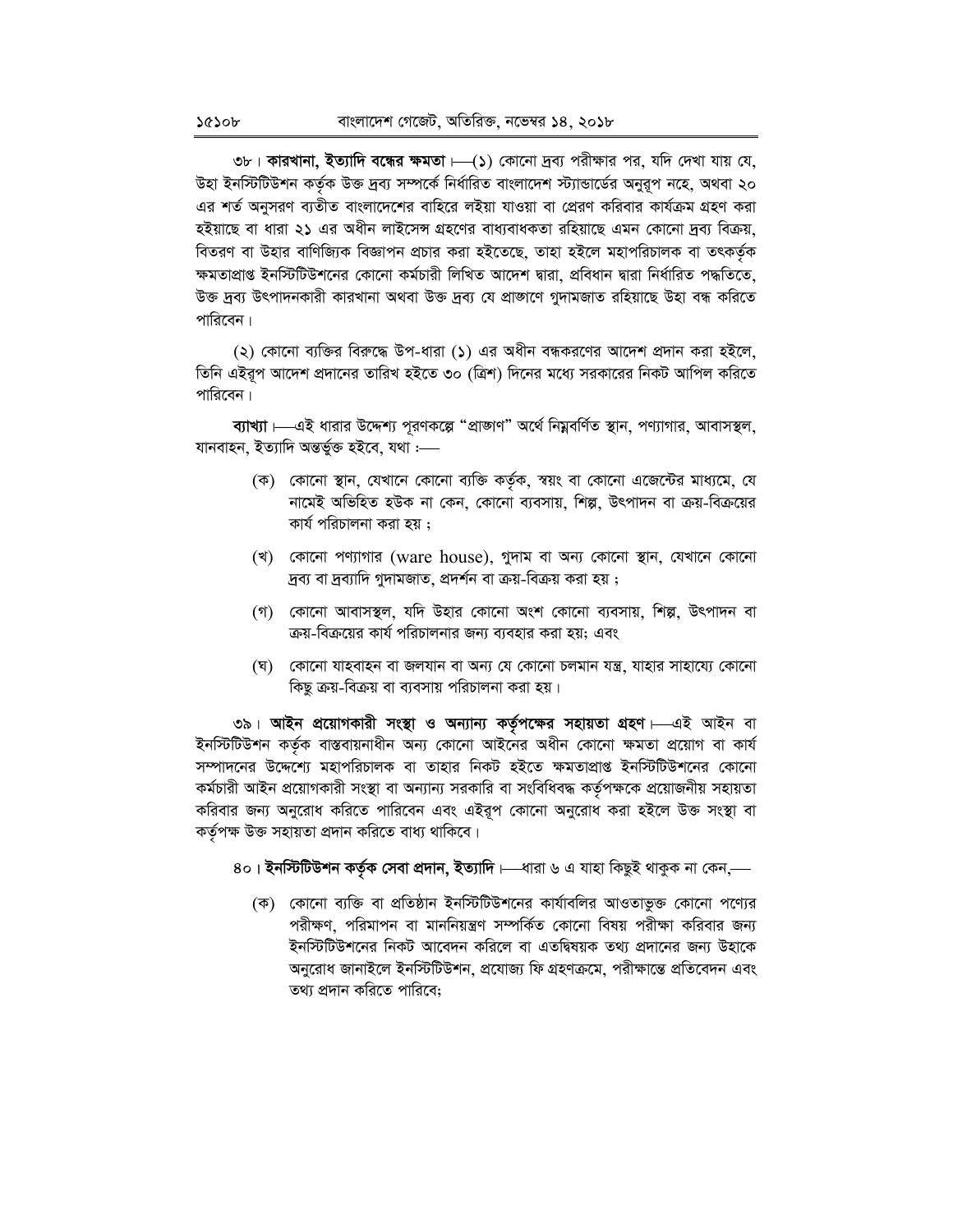- (খ) সরকার বা সরকারি কোনো প্রতিষ্ঠান উপ-ধারা (১) এর অধীন আবেদন করিলে ইনস্টিটিউশন অগ্রাধিকার ভিত্তিতে প্রতিবেদন এবং তথ্য প্রদান করিবে; এবং
- (গ) দফা (ক) এবং (খ) এ যাহা কিছুই থাকুক না কেন, কোনো ব্যক্তি বা প্ৰতিষ্ঠান ইনস্টিটিউশনের কার্যাবলির আওতাবহির্ভূত কোনো পণ্যের উপাদানের গুণগতমান পরীক্ষণ, পরিমাপন বা মাননিয়ন্ত্রণ সম্পর্কিত কোনো বিষয় যাচাই করিবার জন্য ইনস্টিটিউশনের নিকট আবেদন করিতে পারিবে এবং ইনস্টিটিউশন, উহার সক্ষমতা সাপেক্ষে, প্রযোজ্য ফি গ্রহণক্রমে, পরীক্ষান্তে প্রতিবেদন এবং তথ্য প্রদান করিতে পারিবে।

8১। ইনস্টিটিউশনের তহবিল। (১) ইনস্টিটিউশনের একটি তহবিল থাকিবে এবং নিয়বর্ণিত উৎস হইতে প্ৰাপ্ত অৰ্থ উক্ত তহবিলে জমা হইবে. যথা:—–

- (ক) সরকারের নিকট হইতে প্রাপ্ত অনুদান ও ঋণ;
- (খ) ইনস্টিটিউশনের অর্থ বিনিয়োগ, রয়েলটিজ এবং সম্পদ হইতে প্রাপ্ত আয়; এবং
- (গ) ইনস্টিটিউশনের অন্যান্য সকল আয়।

(২) তহবিলের অর্থ ইনস্টিটিউশনের নামে ইনস্টিটিউশন কর্তৃক নির্দিষ্টকৃত কোনো তপশিলি ব্যাংকে জমা রাখিতে হইবে এবং বিধি দ্বারা নির্ধারিত পদ্ধতিতে উক্ত তহবিল পরিচালনা করিতে হইবে :

তবে শর্ত থাকে যে, এই উপ-ধারার উদ্দেশ্য পূরণকল্পে, বিধি প্রণীত না হওয়া পর্যন্ত পরিষদ কৰ্তৃক নিৰ্ধাৱিত পদ্ধতিতে তহবিল পৱিচালনা কৱা যাইবে।

ব্যাখ্যা – এই ধারার উদ্দেশ্য পূরণকল্পে, "তপশিলি ব্যাংক" অর্থ Bangladesh Bank Order, 1972 (P.O. 127 of 1972) এর Article 2(j) তে সংজ্ঞায়িত কোনো "Scheduled  $Bank$ "

(৩) তহবিলের অর্থ হইতে সরকারি বিধি-বিধান অনুসরণক্রমে ইনস্টিটিউটের প্রয়োজনীয় ব্যয় নিৰ্বাহ করা যাইবে:

তবে শর্ত থাকে যে, তহবিলের অর্থে বাস্তবায়নাধীন কোনো প্রকল্পের জন্য বরাদ্দকৃত অর্থ বা যে কোনো অর্থ-বৎসরের শুরুতে প্রয়োজনীয় অর্থের সংস্থান রাখিয়া তহবিলের উদ্বৃত্ত অর্থ, যদি থাকে, সরকারি কোষাগারে জমা করিতে হইবে।

৪২। বাজেট। ইনস্টিটিউশন, প্রতি বৎসর সরকার কর্তৃক নির্ধারিত সময়ের মধ্যে, পরবর্তী অর্থ বৎসরের বার্ষিক বাজেট বিবরণী সরকারের নিকট পেশ করিবে এবং উহাতে উক্ত অর্থ বৎসরে সরকারের নিকট হইতে ইনস্টিটিউশনের কি পরিমাণ অর্থের প্রয়োজন হইবে উহার উল্লেখ থাকিবে।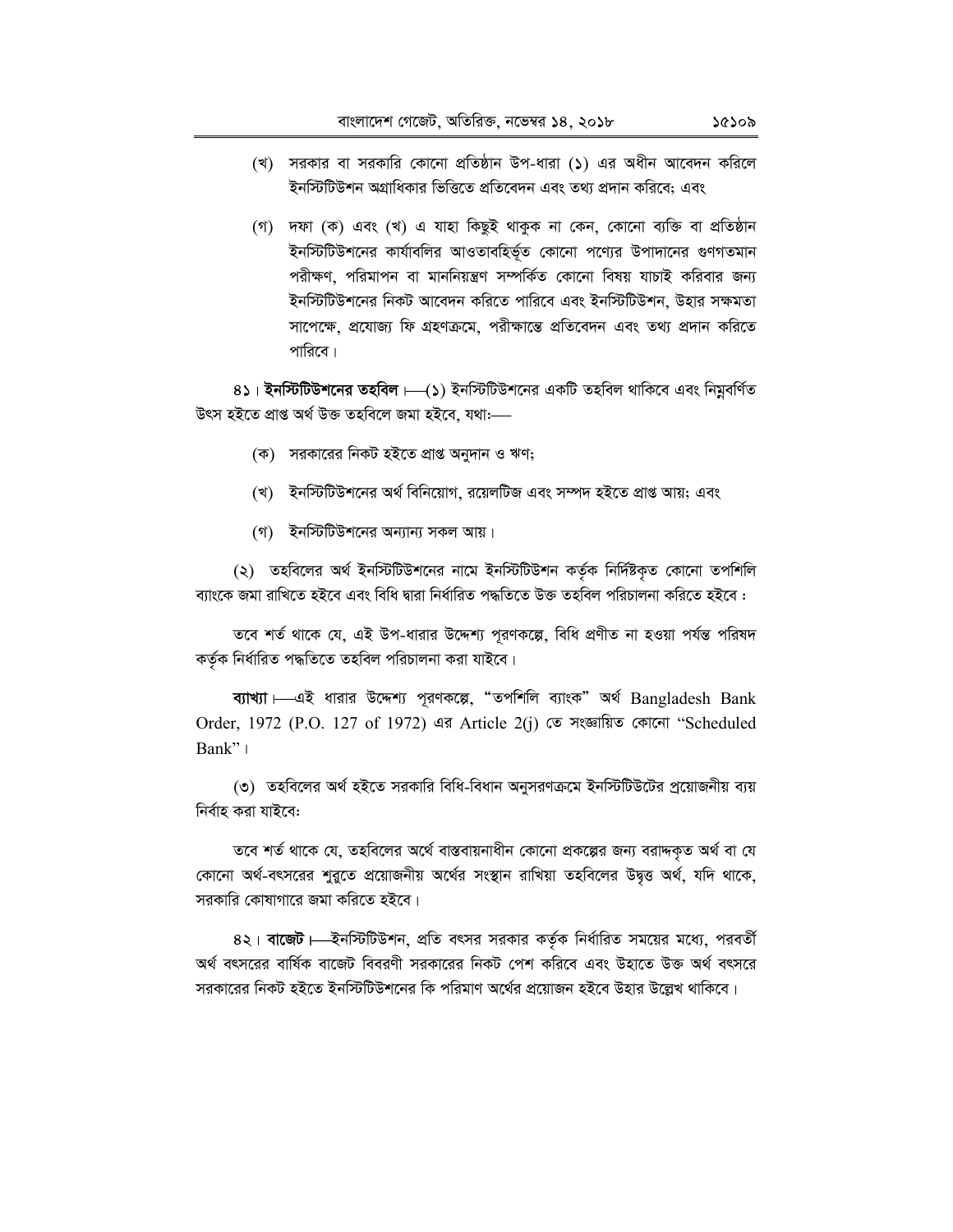৪৩। হিসাব ও নিরীক্ষা ।—(১) ইনস্টিটিউশন, বাংলাদেশের মহা হিসাব-নিরীক্ষক ও নিয়ন্ত্রক, অতঃপর মহা হিসাব-নিরীক্ষক বলিয়া অভিহিত, এর সহিত পরামর্শক্রমে, সরকার কর্তৃক নির্ধারিত পদ্ধতিতে, উহার হিসাব সংরক্ষণ করিবে।

(২) মহা হিসাব-নিরীক্ষক যেইরূপ উপযুক্ত মনে করিবেন সেইরূপ পদ্ধতিতে ইনস্টিটিউশনের হিসাব নিরীক্ষিত হইবে।

(৩) উপ-ধারা (২) এর অধীন নিরীক্ষার উদ্দেশ্যে, মহা হিসাব-নিরীক্ষক বা এতদুদ্দেশ্যে তাহার নিকট হইতে ক্ষমতাপ্রাপ্ত ব্যক্তি, ইনস্টিটিউশনের সকল রেকর্ড, বহি, দলিল, নগদ অর্থ, জামানত, ভাণ্ডার এবং অন্যান্য সম্পদ পরীক্ষা করিতে পারিবেন এবং ইনস্টিটিউশনের যে কোনো সদস্য, মহাপরিচালক অথবা অন্য কোনো কর্মচারীকে জিজ্ঞাসাবাদ করিতে পারিবেন।

(8) মহা হিসাব-নিরীক্ষক তাহার নিরীক্ষা প্রতিবেদন সরকারের নিকট পেশ করিবেন এবং উহার একটি কপি ইনস্টিটিউশনের নিকট প্রেরণ করিবেন।

88। বার্ষিক প্রতিবেদন – (১) ইনস্টিটিউশন প্রতিবৎসর তদকর্তৃক সম্পাদিত কার্যাবলির বিবরণ সম্বলিত একটি বার্ষিক প্রতিবেদন পরবর্তী বৎসরের ৩১ জানুয়ারির মধ্যে সরকারের নিকট পেশ করিবে।

(২) সরকার, প্রয়োজনে, যে কোনো সময়, ইনস্টিটিউশনের নিকট হইতে উহার যে কোনো বিষয়ের উপর প্রতিবেদন, বিবরণী বা রিটার্ন আহ্বান করিতে পারিবে এবং ইনস্টিটিউশন উহা সরকারের নিকট সরবরাহ করিতে বাধ্য থাকিবে।

8৫। অসুবিধা দূরীকরণ – এই আইনের কোনো বিধান কার্যকর করিবার ক্ষেত্রে কোনো অসুবিধা দেখা দিলে সরকার, সরকারি গেজেটে প্রজ্ঞাপন দ্বারা, এই আইনের বিধানাবলির সহিত সজাতিপূর্ণ হওয়া সাপেক্ষে, উক্তরূপ অসুবিধা দূর করিতে পারিবে।

৪৬। **জনসেবক**।—ইনস্টিটিউটের মহাপরিচালক ও কর্মচারীগণসহ এই আইনের অধীন নিয়োগপ্রাপ্ত বা দায়িতুপ্রাপ্ত পরিদর্শক বা ক্ষমতাপ্রাপ্ত কর্মচারী দণ্ডবিধির ধারা ২১ এ public servant (জনসেবক) অভিব্যক্তিটি যে অৰ্থে ব্যবহৃত হইয়াছে সেই অৰ্থে জনসেবক বলিয়া গণ্য হইবে।

8৭। সরকারি কর্মচারী কর্তৃক দায়িত্ব পালনে ব্যর্থতা।—(১) এই আইনের অধীন অপরাধ দমনে সহায়তাকারী কোনো সরকারি কর্মচারী জ্ঞাতসারে দায়িত্ব পালনে ব্যর্থ হইলে বা কোনো বিধান লঙ্ঘন করিলে অনুরূপ ব্যর্থতা বা লঙ্ঘনের জন্য তিনি দায়ী হইবেন।

(২) উপ-ধারা (১) এ উল্লিখিত কোনো ব্যর্থতা বা লঙ্ঘনের অভিযোগে কোনো সরকারি কর্মচারী দায়ী হইলে তিনি সরকারি কর্মচারীদের ক্ষেত্রে প্রযোজ্য বিধি-বিধান অনুযায়ী আচরণ ও শৃঙ্খলা সংক্রান্ত অপরাধে অভিযুক্ত হইবেন এবং উক্ত কারণে তাহার বিরুদ্ধে বিভাগীয় শঙ্খলামূলক কার্যক্রম গ্ৰহণ করিতে হইবে।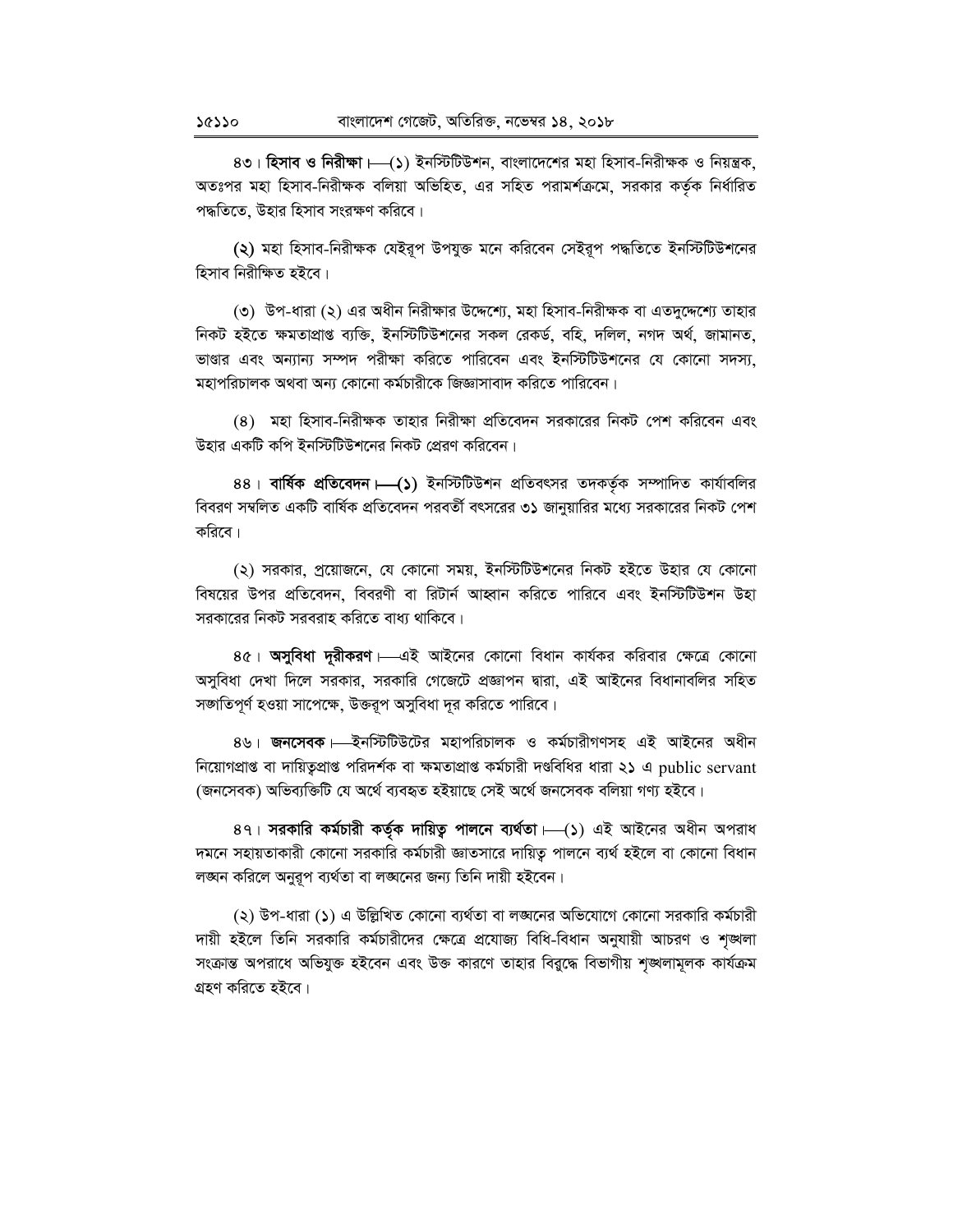$8\mathsf{b}$ । **তপশিল সংশোধন**  $\operatorname{\mathsf{L}}$ সরকার, ইনস্টিটিউশনের সহিত পরামর্শক্রমে, সরকারি গেজেটে প্রজ্ঞাপন দ্বারা, এই আইনের তপশিল সংশোধন করিতে পারিবে।

8৯। **বিধি প্রণয়নের ক্ষমতা**। এই আইনের উদ্দেশ্য পূরণকল্পে, সরকার, সরকারি গেজেটে প্ৰজ্ঞাপন দ্বারা, এই আইনের সহিত অসামঞ্জস্যপূর্ণ নহে এইরূপ বিধি প্রণয়ন করিতে পারিবে।

&০। **প্রবিধান প্রণয়নের ক্ষমতা**।—এই আইনের উদ্দেশ্য পূরণকল্পে, ইনস্টিটিউশন, সরকারের পূর্বানুমোদনক্রমে এবং সরকারি গেজেট প্রজ্ঞাপন দ্বারা, এই আইন ও তদধীন প্রণীত বিধির সহিত অসামঞ্জস্যপূৰ্ণ নহে এইরূপ প্রবিধান প্রণয়ন করিতে পারিবে।

 $63$ । **রহিতকরণ ও হেফাজতকরণ** – () Bangladesh Standards and Testing Institution Ordinance, 1985 (Ord. No. XXXVII of 1985), অতঃপর রহিত Ordinance বলিয়া উল্লিখিত, এতদ্দারা রহিত করা হইল।

(২) উপ-ধারা (১) এর অধীন রহিতকরণ সত্ত্বেও, রহিত Ordinance এর অধীন-

- (ক) কৃত কোনো কাজ-কৰ্ম, গৃহীত কোনো ব্যবস্থা বা সূচিত কোনো কাৰ্যধারা এই আইনের অধীন কৃত, গৃহীত বা সূচিত হইয়াছে বলিয়া গণ্য হইবে;
- (খ) দায়েরকৃত কোনো মামলা, গৃহীত কোনো ব্যবস্থা বা সচিত কোনো কার্য বা কার্যধারা নিম্পন্নাধীন থাকিলে, উক্ত কাৰ্য বা কাৰ্যধারা উক্ত রহিত Ordinance এর বিধান অনুসারে এইরূপে নিম্পত্তি করিতে হইবে যেন এই আইন প্রবর্তিত হয় নাই;
- (গ) প্ৰতিষ্ঠিত Bangladesh Standards and Testing Institution, অতঃপর Institution বলিয়া অভিহিত, কৰ্তৃক সম্পাদিত কোনো চুক্তি, দলিল বা ইনস্ট্ৰমেন্ট এমনভাবে বহাল থাকিবে যেন উহা এই আইনের অধীন ইনস্টিটিশন কর্তক সম্পাদিত হইয়াছে:
- (ঘ) প্ৰতিষ্ঠিত Institution এর সকল প্ৰকার ঋণ, দায় ও আইনগত বাধ্যবাধকতা এই আইনের বিধান অনুযায়ী একই শৰ্তে ইনস্টিটিউশনের ঋণ, দায় ও আইনগত বাধ্যবাধকতা হিসাবে গণ্য হইবে:
- (ঙ) কোনো চুক্তি বা চাকরির শর্তে যাহা কিছুই থাকুক না কেন, এই আইন প্রবর্তনের পূর্বে উক্ত Institution এর সকল কর্মচারী যে শর্তাধীনে চাকরিতে নিয়োজিত ছিলেন, উহা পরিবর্তিত বা সংশোধিত না হওয়া পর্যন্ত, সেই একই শর্তে ইনস্টিটিউশনের চাকরিতে নিয়োজিত এবং, ক্ষেত্রমত, বহাল থাকিবেন;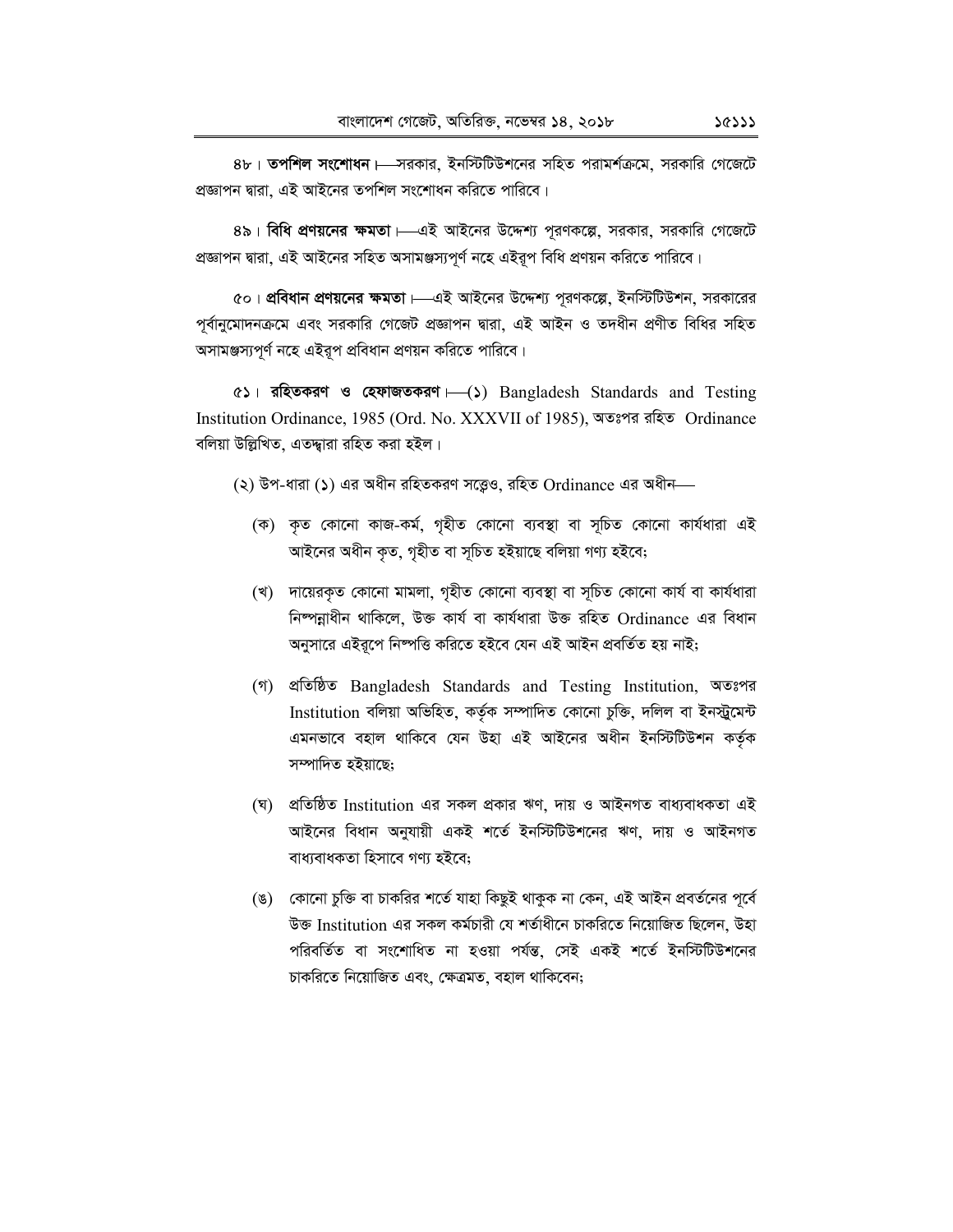- (চ) প্রতিষ্ঠিত Institution এর সকল সম্পদ, অধিকার, ক্ষমতা, কর্তৃত ও সুবিধা, ফি, স্থাবর ও অস্থাবর সকল সম্পত্তি, অনুমোদিত মূলধন, তহবিল, নগদ অর্থ, ব্যাংক জমা ও সিকিউরিটিসহ সকল হিসাব এবং এতদসংশ্লিষ্ট সকল হিসাব বহি. রেজিস্টার. রেকর্ডপত্রসহ অন্যান্য সকল দলিল-দস্তাবেজ এই আইন প্রবর্তনের সজো সজো ইনস্টিটিউশনের নিকট হস্তান্তরিত হইবে এবং ইনস্টিটিউশন উহার অধিকারী হইবে; এবং
- (ছ) প্রতিষ্ঠিত বা স্থাপিত কার্যালয় বা শাখার, ঢাকা শাখাসহ, যে নামে ও স্থানেই প্রতিষ্ঠিত বা স্থাপিত হউক না কেন, কাৰ্যক্ৰম এই আইনের অধীন ইনস্টিটিউশনের কাৰ্যালয় বা শাখা প্ৰতিষ্ঠিত বা স্থাপিত না হওয়া পৰ্যন্ত বা, ক্ষেত্ৰমত, বিলুপ্ত না করা পৰ্যন্ত, এমনভাবে কাৰ্যকর ও অব্যাহত থাকিবে যেন উহারা এই আইনের অধীন প্রতিষ্ঠিত বা স্থাপিত হইয়াছে।

(৩) উপ-ধারা (১) এর অধীন রহিতকরণ সত্ত্বেও, রহিত Ordinance এর অধীন প্রণীত কোনো প্রবিধান, জারিকৃত কোনো প্রজ্ঞাপন, প্রদত্ত কোনো আদেশ, নির্দেশ, অনুমোদন, সুপারিশ, প্ৰণীত সকল স্কীম বা কাৰ্যক্ৰম এবং অনুমোদিত সকল হিসাব বিবরণী ও বাৰ্ষিক প্ৰতিবেদন উক্তরূপ রহিতের অব্যবহিত পূর্বে বলবৎ থাকিলে, এই আইনের কোনো বিধানের সহিত অসজাতিপূর্ণ না হওয়া সাপেক্ষে, এই আইনের অনুরূপ বিধানের অধীন প্রণীত, জারিকৃত, প্রদত্ত এবং অনুমোদিত বলিয়া গণ্য হইবে, এবং মেয়াদ শেষ না হওয়া পৰ্যন্ত অথবা এই আইনের অধীন রহিত বা সংশোধিত না হওয়া পৰ্যন্ত বলবৎ থাকিবে।

c২। ইংরেজিতে অনূদিত পাঠ প্রকাশ।—(১) এই আইন কার্যকর হইবার পর সরকার, সরকারি গেজেটে প্রজ্ঞাপন দ্বারা, এই আইনের মূল বাংলা পাঠের ইংরেজিতে অনূদিত একটি নির্ভরযোগ্য পাঠ (Authentic English Text) প্রকাশ করিতে পারিবে।

(২) ইংরেজি পাঠ এবং মূল বাংলা পাঠের মধ্যে বিরোধের ক্ষেত্রে বাংলা পাঠ প্রাধান্য পাইবে।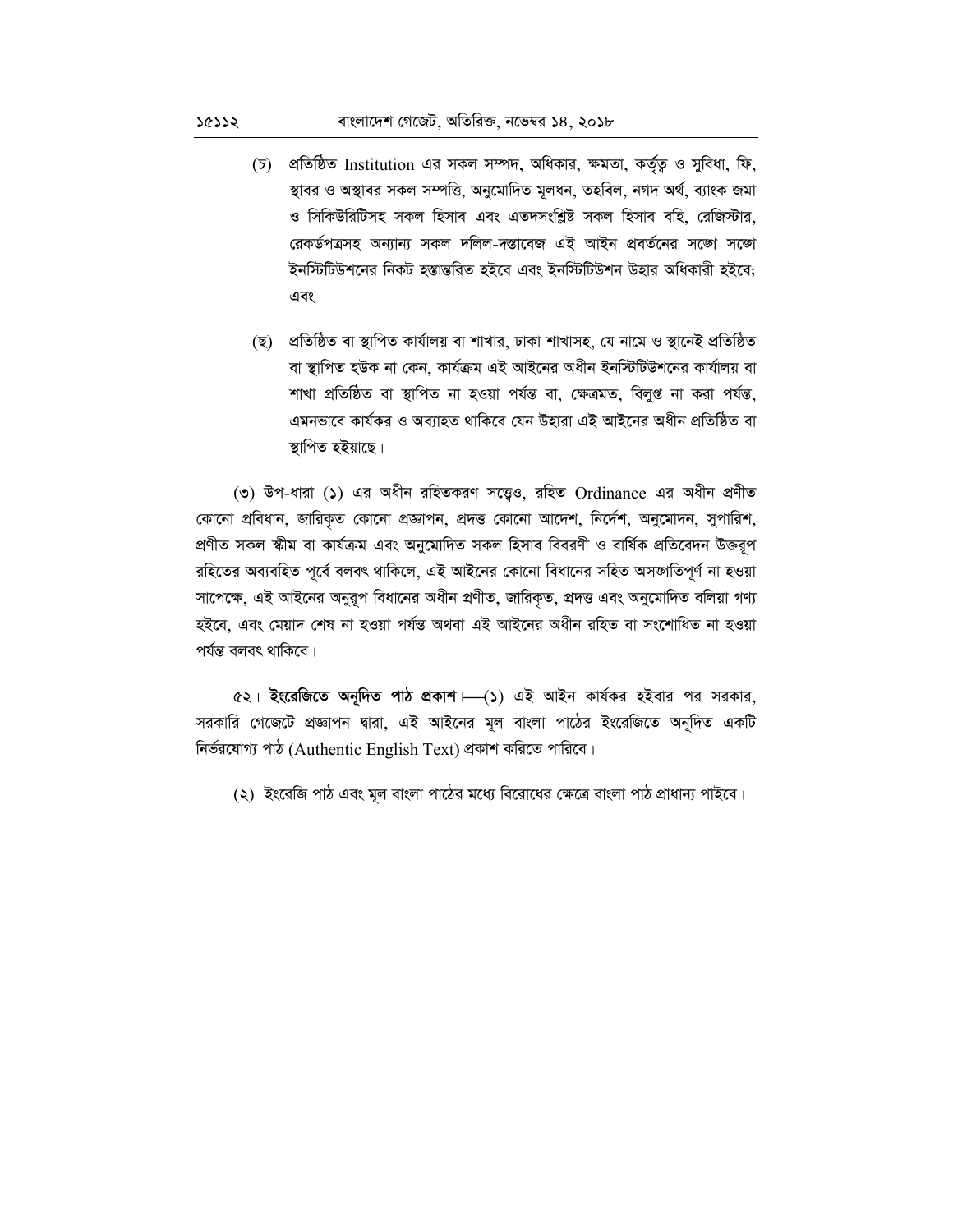## তপশিল

#### **(ধারা ৮ দ্রষ্টব্য)**

#### **অংশ-১**

- $|$   $|$   $|$   $\sim$   $|$   $\sim$   $\sqrt{3}$   $\sqrt{3}$   $\sqrt{3}$   $\sqrt{3}$
- $2$ । কৃষি মন্ত্রণালয়।
- **৩। মৎস্য ও প্রাণিসম্পদ মন্ত্রণালয়।**
- $8$ । বাণিজ্য মন্ত্রণালয়।
- ৫। অৰ্থ বিভাগ।
- ঙ। ডাক, টেলিযোগাযোগ ও তথ্য প্রযুক্তি মন্ত্রণালয়।
- ৭। স্বাস্থ্য ও পরিবার কল্যাণ মন্ত্রণালয়।
- ৮। বিদ্যুৎ, জ্বালানি ও খনিজ সম্পদ মন্ত্ৰণালয়।<br>'
- $\mathbf{b}$ । লেজিসলেটিভ ও সংসদ বিষয়ক বিভাগ।
- $20$   $|$  তথ্য মন্ত্ৰণালয়  $|$
- $55 + 73$  ও পাট মন্ত্রণালয়।
- $52$ । স্বরাষ্ট্র মন্ত্রণালয়।

#### **Ask-2**

- ১। বাংলাদেশ নিরাপদ খাদ্য কর্তৃপক্ষ।
- ২। জাতীয় ভোক্তা অধিকার সংরক্ষণ অধিদপ্তর।
- ৩। ফেডারেশন অব বাংলাদেশ চেম্বার অব কমার্স এন্ড ইন্ডাস্ট্রিজ (এফবিসিসিআই)।
- 8। ঢাকা চেম্বার অব কমার্স এন্ড ইন্ডাস্ট্রিজ (ডিসিসিআই)।
- $6$ । চট্টগ্রাম চেম্বার অব কমার্স এন্ড ইন্ডাস্ট্রিজ (সিসিসিআই)।
- ঙ। মেট্রোপলিটন চেম্বার অব কমার্স এন্ড ইন্ডাস্ট্রিজ (এমসিসিআই)।
- $9$ । কনজিউমার এসোসিয়েশন অব বাংলাদেশ (সিএবি)।
- $b$ । বাংলাদেশ চেম্বার অব ইন্ডাস্ট্রিজ (বিসিআই)।
- $\mathbf{b}$ । বাংলাদেশ সপ ঔনার্স এসোসিয়েশন (বাংলাদেশ দোকান মালিক সমিতি)।